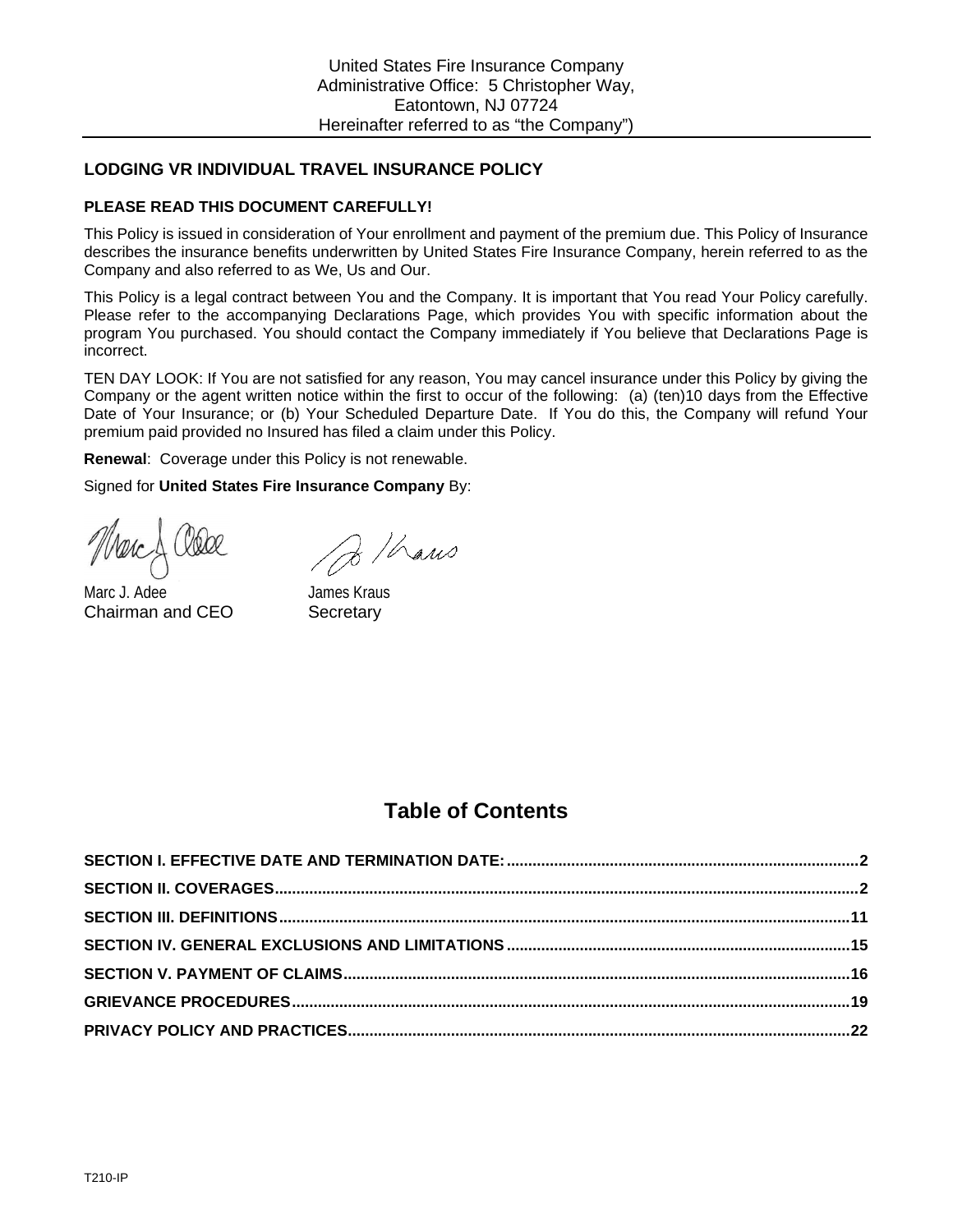# **SCHEDULE OF BENEFITS**

# **Part A: Travel Arrangement Protection**

| <b>Benefit Per Trip</b>                          | <b>Maximum Benefit Amount/Principal Sum</b> |
|--------------------------------------------------|---------------------------------------------|
| <b>Trip Cancellation</b>                         | Trip Cost up to \$30,000                    |
| Trip Interruption                                | up to 125% of Trip Cost                     |
| Missed Connection                                | up to \$500                                 |
| <b>Travel Delay</b><br>(\$125 per Day)           | up to \$600                                 |
| Baggage and Personal Effects                     | up to \$1,500                               |
| Baggage Delay                                    | up to \$200                                 |
| Change Fee                                       | up to $$50$                                 |
| <b>Ticket Saver/Conference Registration Fees</b> | up to \$500                                 |
| <b>Rental Car Damage</b>                         | up to \$40,000                              |

# **Part B: Travel Insurance Benefits**

| Benefit(s)                                                     | <b>Maximum Benefit Amount</b> |
|----------------------------------------------------------------|-------------------------------|
| Accidental Death & Dismemberment<br><b>Common Carrier Only</b> | up to \$50,000                |
| Medical Expense/Emergency Assistance                           |                               |
| Accident & Sickness Medical                                    | up to \$30,000                |
| <b>Emergency Medical Evacuation</b>                            | up to \$75,000                |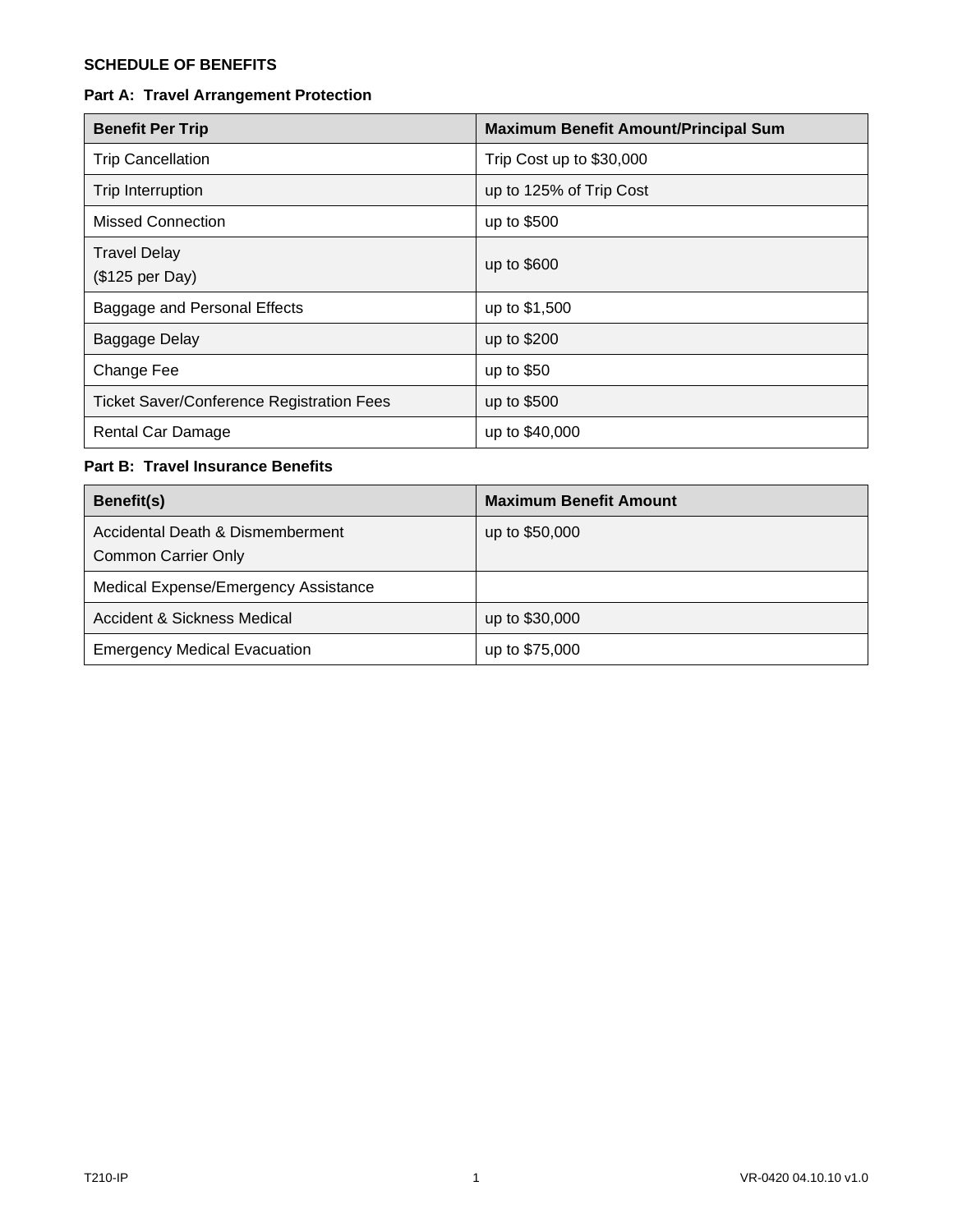# <span id="page-2-0"></span>**SECTION I. EFFECTIVE DATE AND TERMINATION DATE:**

### **When Coverage For Your Trip Begins – Coverage Effective Date**:

**Trip Cancellation**: Coverage begins at 12:01 a.m. on the day after the date the appropriate premium for this Policy is received by Program Advisor. This is Your "Effective Date" and time for Trip Cancellation.

**Travel Delay**: Coverage begins after You have traveled two hundred-fifty (250) miles or more from home en route to join Your Trip. This is Your "Effective Date" and time for Travel Delay.

**All Other Coverages**: Coverage begins when You depart on the first Travel Arrangement (or alternate travel arrangement if You must use an alternate travel arrangement to reach Your Trip destination) for Your Trip. This is Your "Effective Date" and time for all other coverages, except Trip Cancellation and Travel Delay.

#### **When Coverage For Your Trip Ends – Coverage Termination Date**:

Your coverage automatically ends on the earlier of: (1) the date Your Trip is completed; (2) the Scheduled Return Date; (3) Your arrival at Your return destination on a round-trip, or the destination on a one-way trip; (4) cancellation of Your Trip covered by this Policy. Termination of this Policy will not affect a claim for loss that occurs after premium has been paid.

#### **Extension of Coverage**:

All coverages under this Policy will be extended if Your entire Trip is covered by this Policy and Your return is delayed due to unavoidable circumstances beyond Your control. This extension of coverage will end on the earlier of the date You reach Your originally scheduled return destination or ten (10) days after the Scheduled Return Date.

### <span id="page-2-1"></span>**SECTION II. COVERAGES**

### **TRIP CANCELLATION**

Benefits will be paid, up to the Maximum Benefit Amount shown in the Declarations Page, to reimburse You for the amount of unused non-refundable Prepaid Payments or Deposits You paid for Travel Arrangements, including up to seventy-five dollars (\$75) for the cost of airline-imposed fees to rebank frequent flyer miles for air flights to join Your Trip when You are prevented from taking Your Trip due to:

- 1. Your or a Family Member's or a Traveling Companion's or a Business Partner's or a Child Caregiver's death, which occurs before departure on Your Trip;
- 2. Your or a Family Member's or a Traveling Companion's or a Business Partner's or a Child Caregiver's covered Sickness or Injury, which: (a) occurs before departure on Your Trip, (b) requires Medical Treatment at the time of cancellation resulting in medically imposed restrictions, as certified by a Legally Qualified Physician, and (c) and prevents Your participation in the Trip;
- 3. For the **Other Covered Reasons** listed below; provided such circumstances occur while coverage is in effect.

#### **"Other Covered Reasons" means**:

- (a) You or Your Traveling Companion being hijacked, quarantined, required to serve on a jury (notice of jury duty must be received after Your Effective Date), served with a court order to appear as a witness in a legal action in which You or Your Traveling Companion is not a party (except law enforcement officers);
- (b) Your or Your Traveling Companion's primary place of residence or destination being rendered uninhabitable and remaining uninhabitable during Your scheduled Trip, by fire, flood, burglary or other Natural Disaster. The Company will only pay benefits for Losses occurring within thirty (30) calendar days after the Natural Disaster makes Your destination accommodations uninhabitable. Your destination is uninhabitable if: (i) the building structure itself is unstable and there is a risk of collapse in whole or in part; (ii) there is exterior or structural damage allowing elemental intrusion, such as rain, wind, hail, or flood; (iii) immediate safety hazards have yet to be cleared such as debris on roofs or downed electrical lines; or (iv) the rental property is without electricity or water. Benefits are not payable if a storm, snowstorm, blizzard or hurricane is named on or before the Effective Date of Your Trip Cancellation coverage;
- (c) Your or Your Traveling Companion's place of employment is rendered unsuitable for business due to fire, flood, burglary or other Natural Disaster and You and/or Your Traveling Companion are required to work as a result.
- (d) a documented theft of passports or visas;
- (e) a permanent transfer of employment of two hundred-fifty (250) miles or more;
- (f) You or Your Traveling Companion being directly involved in a traffic accident, substantiated by a police report, while en route to Your scheduled point of departure;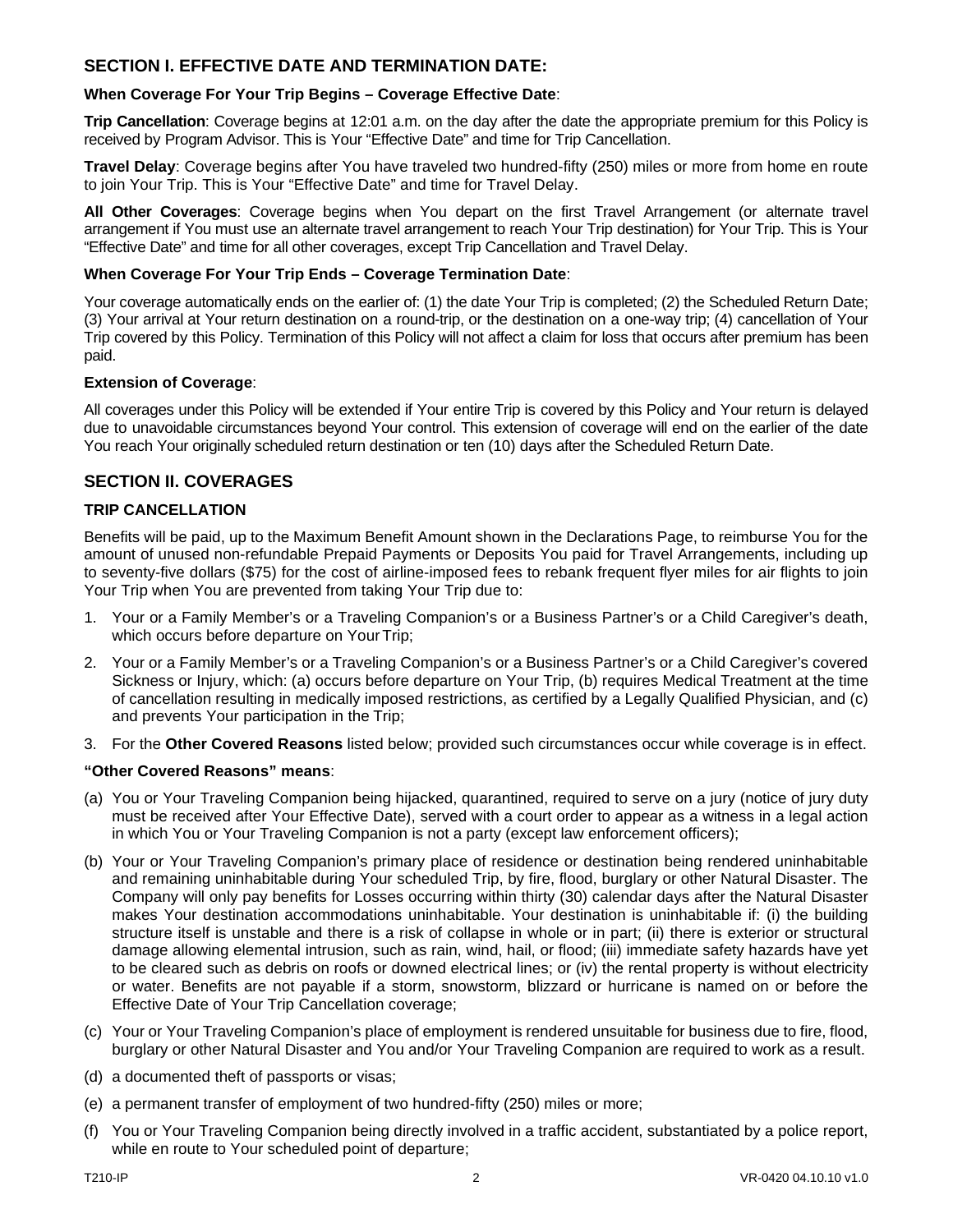- (g) unannounced Strike that causes complete cessation of services for at least six (6) consecutive hours of the Common Carrier on which You are scheduled to travel;
- (h) Inclement Weather that causes complete cessation of services for at least six (6) consecutive hours of the Common Carrier on which You are scheduled to travel;
- (i) mechanical breakdown that causes complete cessation of services for at least six (6) consecutive hours of the Common Carrier on which You are scheduled to travel;
- (j) a government-mandated shutdown of an airport or air traffic control system due to a Natural Disaster;
- (k) You or Your Traveling Companion is in the military and called to emergency duty for a national disaster other than war;
- (l) involuntary employer termination or layoff of You or a Traveling Companion. Employment must have been with the same employer for at least one (1) continuous year.
- (m) a Terrorist Incident that occurs within thirty (30) days of Your Scheduled Departure Date in a city listed on the itinerary of Your Trip. This same city must not have experienced a Terrorist Incident within the ninety (90) days prior to the Terrorist Incident that is causing Your cancellation of Your Trip. Benefits are not provided if the Travel Supplier offers a substitute itinerary;
- (n) revocation of Your previously granted military leave or re-assignment due to war. Official written revocation/reassignment by a supervisor or commanding officer of the appropriate branch of service will be required.
- (o) Bankruptcy or Default of an airline, or cruise line, tour operator or other travel provider (other than the Travel Supplier, tour operator or travel agency, organization or firm from whom You purchased Your Travel Arrangements supplied by others) causing a complete cessation of travel services more than ten (10) days following Your Effective Date. Benefits will be paid due to Bankruptcy or Default of an airline only if no alternate transportation is available. If alternate transportation is available, benefits will be limited to the change fee charged to allow You to transfer to another airline in order to get to Your intended destination. This benefit only applies if the Policy has been purchased within twenty (20) days of the date Your initial deposit/payment for Your Trip is received;
- (p) Your family or friends living abroad with whom You are planning to stay are unable to provide accommodations due to life threatening illness, life threatening injury or death of one of them;
- (q) You, Your Traveling Companion or a Family Member traveling with You is required to work during the Trip. A written statement by an unrelated company official and/or the human resources department demonstrating revocation of previously approved time off will be required.
- (r) Up to seven (7) days mandatory evacuation ordered by local government authorities at Your Trip destination (or official public evacuation notices or recommendations without a mandatory evacuation order issued) due to adverse weather or Natural Disaster;
- (s) You, Your Traveling Companion or Family Member traveling with You is directly involved in the merger of Your employer or the acquisition of Your employer by another company. You, Your Traveling Companion or Family Member cannot be a company owner or partner;
- (t) a cancellation of Your Trip within twenty-four (24) hours of Your Scheduled Departure Date and time if Your Trip destination is under a hurricane warning issued by the NOAA National Hurricane Center, provided the cancellation of Your Trip occurs more than fourteen (14) days following Your Effective Date of coverage for the Trip Cancellation Benefits;
- (u) a cancellation of Your Trip if Your arrival on the Trip is delayed and causes You to lose fifty percent (50%) or more of the scheduled Trip duration due to the reasons covered under the Missed Connection Benefit
- (v) Interruption of road service at Your destination due to inclement weather or Natural Disaster so as to prohibit You from reaching Your destination, for more than six (6) hours and only for up to fifteen (15) days from interruption of road service or to resumption of road service, whichever comes first

If You must reschedule the Trip due to a covered reason, a benefit will be paid, up to a maximum of fifty dollars (\$50), for the reissue fee charged by the airline to change Your tickets.

All cancellations must be reported to the Travel Supplier within seventy-two (72) hours of the event causing the need to cancel. If the event delays the reporting of the cancellation beyond the seventy-two (72) hours, the event should be reported as soon as possible. Increased amounts of Published Penalties and unused non-refundable Prepaid Payments or Deposits that result from all other delays of reporting beyond seventy-two (72) hours are not covered.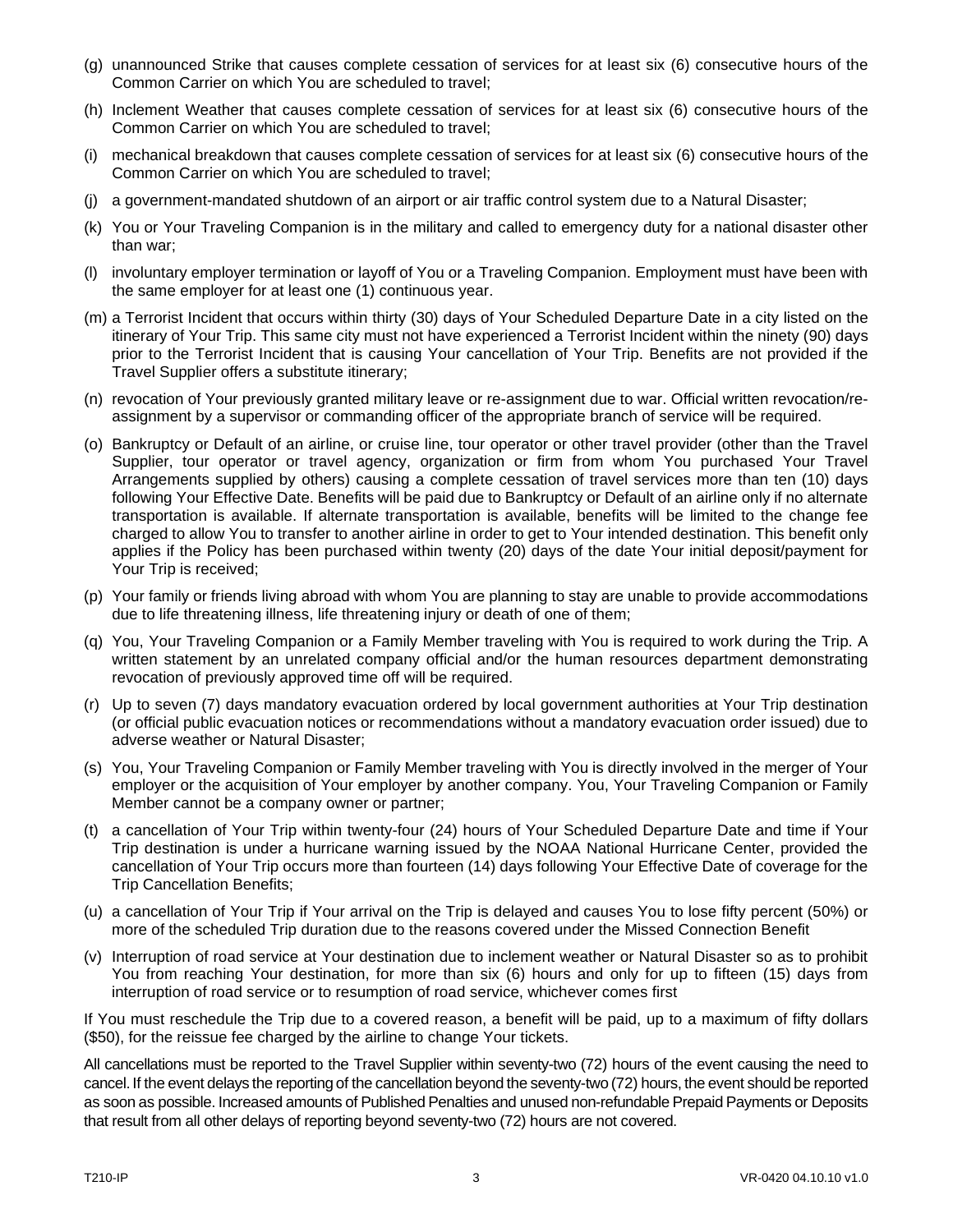The maximum payable under this Trip Cancellation Benefit is the lesser of the total amount of coverage You purchased or the Maximum Benefit Amount shown in the Declarations Page.

### **Single Supplement**

Benefits will be paid, up to the Maximum Benefit Amount, for the additional cost incurred as a result of a change in the per person occupancy rate for Prepaid Travel Arrangements if a Traveling Companion's or Family Member's Trip is canceled for a covered reason and You do not cancel Your Trip.

These benefits will not duplicate any other benefits payable under the Policy or any coverage(s) attached to the Policy.

### **TRIP INTERRUPTION**

Benefits will be paid, up to the lesser of (a) the Maximum Benefit Amount shown in the Declarations Page or (b) one hundred twenty-five percent (125%) of the total amount of coverage You purchased, to reimburse You for the Prepaid Payments or Deposits for unused non-refundable land or water Travel Arrangements plus the Additional Transportation Cost paid:

- (a) to join Your Trip if You must depart after Your Scheduled Departure Date or travel via alternate travel arrangements by the most direct route possible to reach Your Trip destination; or
- (b) to rejoin Your Trip or transport You to Your originally scheduled return destination, if You must interrupt Your Trip after departure, each by the most direct route possible.

Trip Interruption must be due to:

- 1. Your or a Family Member's or a Traveling Companion's or a Business Partner's or a Child Caregiver's death, which occurs while You are on Your Trip;
- 2. Your or a Family Member's or a Traveling Companion's or a Business Partner's or a Child Caregiver's covered Sickness or Injury which: (a) occurs while You are on Your Trip, (b) requires Medical Treatment at the time of interruption resulting in medically imposed restrictions, as certified by a Legally Qualified Physician, and (c) prevents Your continued participation on Your Trip;
- 3. For the **Other Covered reasons** listed below; provided such circumstances occur while coverage is in effect.

#### **"Other Covered reasons" means:**

- (a) You or Your Traveling Companion being hijacked, quarantined, required to serve on a jury (notice of jury duty must be received after Your Effective Date), served with a court order to appear as a witness in a legal action in which You or Your Traveling Companion is not a party (except law enforcement officers);
- (b) Your or Your Traveling Companion's primary place of residence or destination being rendered uninhabitable and remaining uninhabitable during Your scheduled Trip, by fire, flood, burglary or other Natural Disaster. The Company will only pay benefits for Losses occurring within thirty (30) calendar days after the Natural Disaster makes Your destination accommodations uninhabitable. Your destination is uninhabitable if: (i) the building structure itself is unstable and there is a risk of collapse in whole or in part; (ii) there is exterior or structural damage allowing elemental intrusion, such as rain, wind, hail, or flood; (iii) immediate safety hazards have yet to be cleared such as debris on roofs or downed electrical lines; or (iv) the rental property is without electricity or water. Benefits are not payable if a storm, snowstorm, blizzard or hurricane is named on or before the Effective Date of Your Trip Cancellation coverage;
- (c) Your or Your Traveling Companion's place of employment is rendered unsuitable for business due to fire, flood, burglary or other Natural Disaster and You and/or Your Traveling Companion are required to work as a result. Your or Your Traveling Companion's company operations are interrupted by fire, flood, burglary, vandalism, Bankruptcy or financial Default;
- (d) a documented theft of passports or visas;
- (e) a permanent transfer of employment of two hundred fifty (250) miles or more of You or Your Traveling Companion by the employer with whom You or Your Traveling Companion are employed on Your Effective Date which requires Your or Your Traveling Companion's principal residence to be relocated;
- (f) You or Your Traveling Companion being directly involved in a traffic accident, substantiated by a police report, while en route to Your scheduled point of departure;
- (g) unannounced Strike that causes complete cessation of services for at least six (6) consecutive hours of the Common Carrier on which You are scheduled to travel;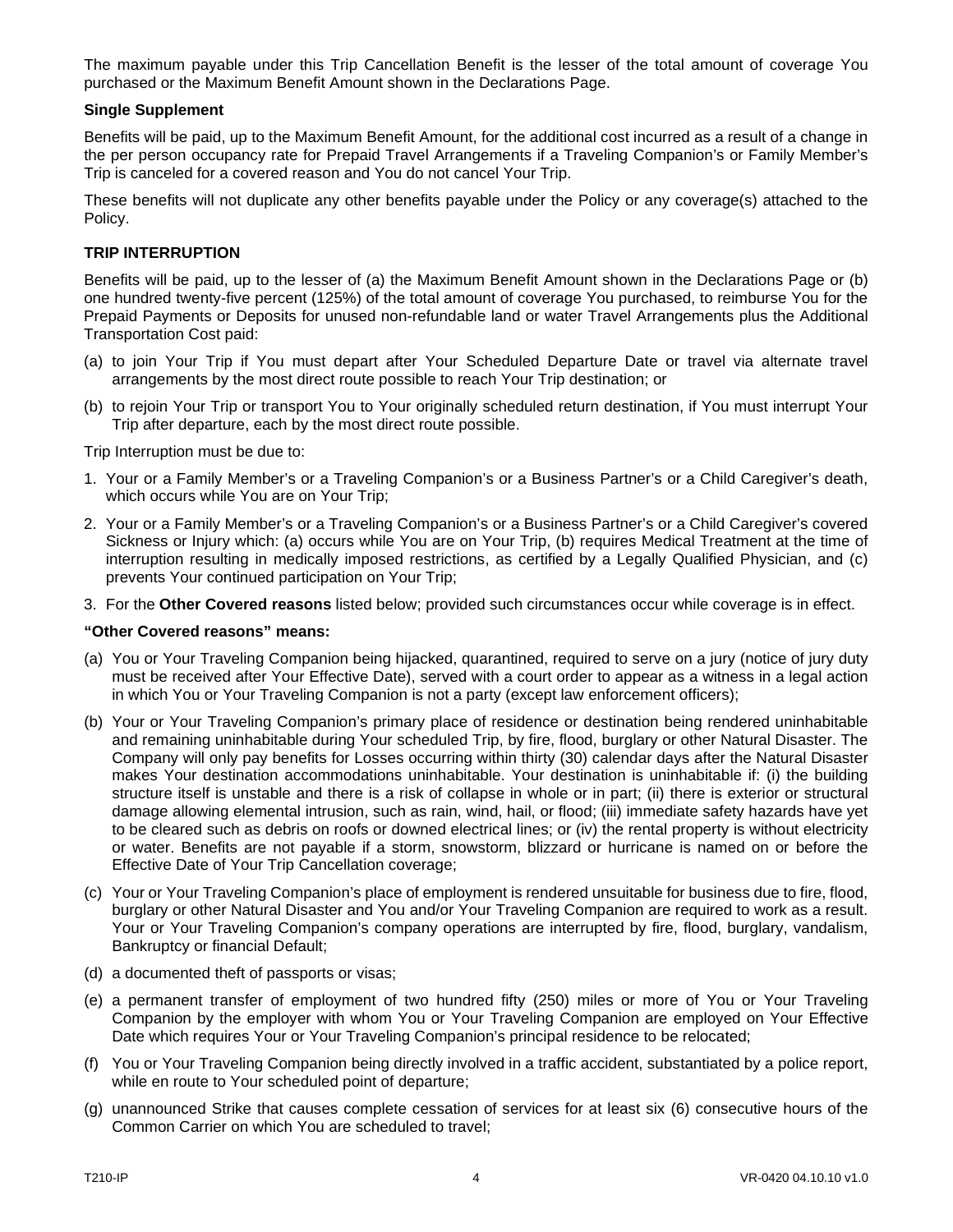- (h) Inclement Weather that causes complete cessation of services for at least six (6) consecutive hours of the Common Carrier on which You are scheduled to travel;
- (i) mechanical breakdown that causes complete cessation of services for at least six (6) consecutive hours of the Common Carrier on which You are scheduled to travel;
- (j) a government-mandated shutdown of an airport or air traffic control system for reasons other than terrorism or an act of war;
- (k) You or Your Traveling Companion is in the military and called to emergency duty for a national disaster other than war;
- (l) involuntary employer termination or layoff of You or a Traveling Companion. Employment must have been with the same employer for at least one (1) continuous year.
- (m) a Terrorist Incident that occurs within thirty (30) days of Your Scheduled Departure Date in a city listed on the itinerary of Your Trip. This same city must not have experienced a Terrorist Incident within the ninety (90) days prior to the Terrorist Incident that is causing Your interruption of Your Trip. Benefits are not provided if the Travel Supplier offers a substitute itinerary:
- (n) revocation of Your previously granted military leave or re-assignment due to war. Official written revocation/reassignment by a supervisor or commanding officer of the appropriate branch of service will be required.
- (o) Bankruptcy or Default of an airline, or cruise line, tour operator or other travel provider (other than the Travel Supplier, tour operator or travel agency, organization or firm from whom You purchased Your Travel Arrangements supplied by others) causing a complete cessation of travel services more than ten (10) days following Your Effective Date. Benefits will be paid due to Bankruptcy or Default of an airline only if no alternate transportation is available. If alternate transportation is available, benefits will be limited to the change fee charged to allow You to transfer to another airline in order to get to Your intended destination. This benefit only applies if the Policy has been purchased within twenty (20) days of the date Your initial deposit/payment for Your Trip is received;
- (p) Your family or friends living abroad with whom You are planning to stay are unable to provide accommodations due to life threatening illness, life threatening injury or death of one of them;
- (q) You, Your Traveling Companion or a Family Member traveling with You is required to work during Your Trip. A written statement by an unrelated company official and/or the human resources department demonstrating revocation of previously approved time off will be required.
- (r) Up to seven (7) days mandatory evacuation ordered by local government authorities at Your Trip destination (or official public evacuation notices or recommendations without a mandatory evacuation order issued) due to adverse weather or Natural Disaster;
- (s) You, Your Traveling Companion or Family Member traveling with You is directly involved in the merger of Your employer or the acquisition of Your employer by another company.
- (t) a cancellation of Your Trip within twenty-four (24) hours of Your Scheduled Departure Date and time if Your Trip destination is under a hurricane warning issued by the NOAA National Hurricane Center, provided the cancellation of Your Trip occurs more than fourteen (14) days following Your Effective Date of coverage for the Trip Cancellation Benefits;
- (u) a cancellation of Your Trip if Your arrival on the Trip is delayed and causes You to lose fifty percent (50%) or more of Your scheduled Trip duration due to the reasons covered under the Missed Connection Benefit
- (v) Interruption of road service at Your destination due to inclement weather or Natural Disaster so as to prohibit You from reaching Your destination, for more than six (6) hours and only for up to fifteen (15) days from interruption of road service or to resumption of road service, whichever comes first.

#### **Single Supplement**

Benefits will be paid, up to the Maximum Benefit Amount, for the additional cost incurred as a result of a change in the per person occupancy rate for Prepaid Travel Arrangements if a Traveling Companion's or Family Member's Trip is interrupted for a Covered reason and You do not interrupt Your Trip.

These benefits will not duplicate any other benefits payable under the Policy or any coverage(s) attached to the Policy.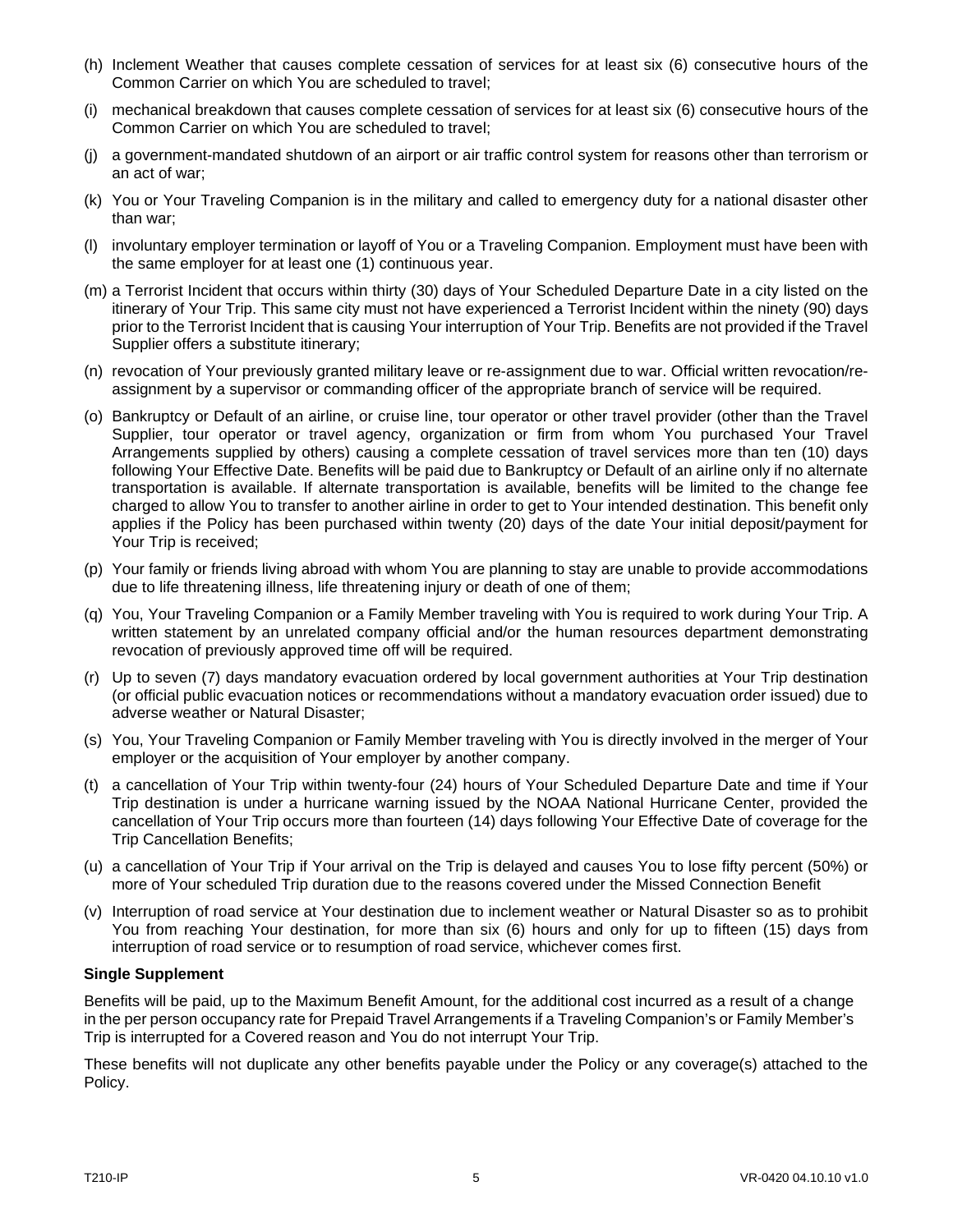#### **MISSED CONNECTION**

If You miss Your cruise or tour departure because Your arrival at Your Trip destination is delayed for six (6) or more hours, due to:

- (a) any delay of a Common Carrier (the delay must be certified by the Common Carrier);
- (b) documented weather condition preventing You from getting to the point of departure;
- (c) quarantine, hijacking, Strike, Natural Disaster, terrorism or riot.

We will reimburse You, up to the Maximum Benefit Amount shown in the Declarations Page, for:

- (a) Your Additional Transportation Cost to join Your Trip; and
- (b) Your Prepaid expenses for the unused land or water Travel Arrangements; and
- (c) Reasonable accommodation and meal expenses up to one hundred twenty-five dollars (\$125) per day necessarily incurred by You for which You have proof of purchase and which were not paid for or provided by any other source.

Your delayed arrival must be due to:

- (a) any delay of a Common Carrier (the delay must be certified by the Common Carrier);
- (b) documented weather condition preventing You from getting to the point of departure;
- (c) quarantine, hijacking, Strike, Natural Disaster, terrorism or riot.

These benefits will not duplicate any other benefits payable under the Policy or any coverage(s) attached to the Policy.

### **TRAVEL DELAY**

Benefits will be paid up to one hundred twenty-five dollars (\$125) per day for: (1) the non-refundable, unused portion of the Prepaid expenses for Your Trip as long as the expenses are supported by proof of purchase and are not reimbursable by any other source; and (2) reasonable accommodation, meal and local transportation expenses incurred by You , up to the Maximum Benefit Amount shown in the Declarations Page, if You are delayed for twelve (12) hours or more while enrooted to or from, or during Your Trip, due to:

- (a) any delay of a Common Carrier (the delay must be certified by the Common Carrier);
- (b) a traffic accident in which You or Your Traveling Companion is not directly involved (must be substantiated by a police report);
- (c) lost or stolen passports, travel documents or money (must be substantiated by a police report);
- (d) quarantine, hijacking, Strike, Natural Disaster, terrorism or riot;
- (e) a documented weather condition preventing You from getting to the point of departure.

Benefits will not be paid for any expenses, which have been reimbursed, or for any services that have been provided by the Common Carrier. These benefits will not duplicate any other benefits payable under the Policy or any coverage(s) attached to the Policy.

#### **BAGGAGE AND PERSONAL EFFECTS**

Benefits will be provided to You, up to the Maximum Benefit Amount shown in the Declarations Page: (a) against all risks of permanent loss, theft or damage to Your Baggage and Personal Effects; (b) subject to all General Exclusions and the Additional Limitations and Exclusions Specific to Baggage and Personal Effects in the Policy; and (c) occurring while coverage is in effect.

**Valuation and Payment of Loss:** The lesser of the following amounts will be paid:

- 1. the Actual Cash Value at the time of loss, theft or damage, except as provided below;
- 2. the cost to repair or replace the article with material of a like kind and quality; or
- 3. two hundred fifty dollars (\$250) per article.

For claimed items without original receipts, payment of loss will be calculated based upon fifty percent (50%) of the Actual Cash Value at the time of loss, not to exceed two hundred fifty dollars (\$250) per article.

We may take all or part of a damaged Baggage as a condition for payment of loss. In the event of a loss to a pair or set of items, We will: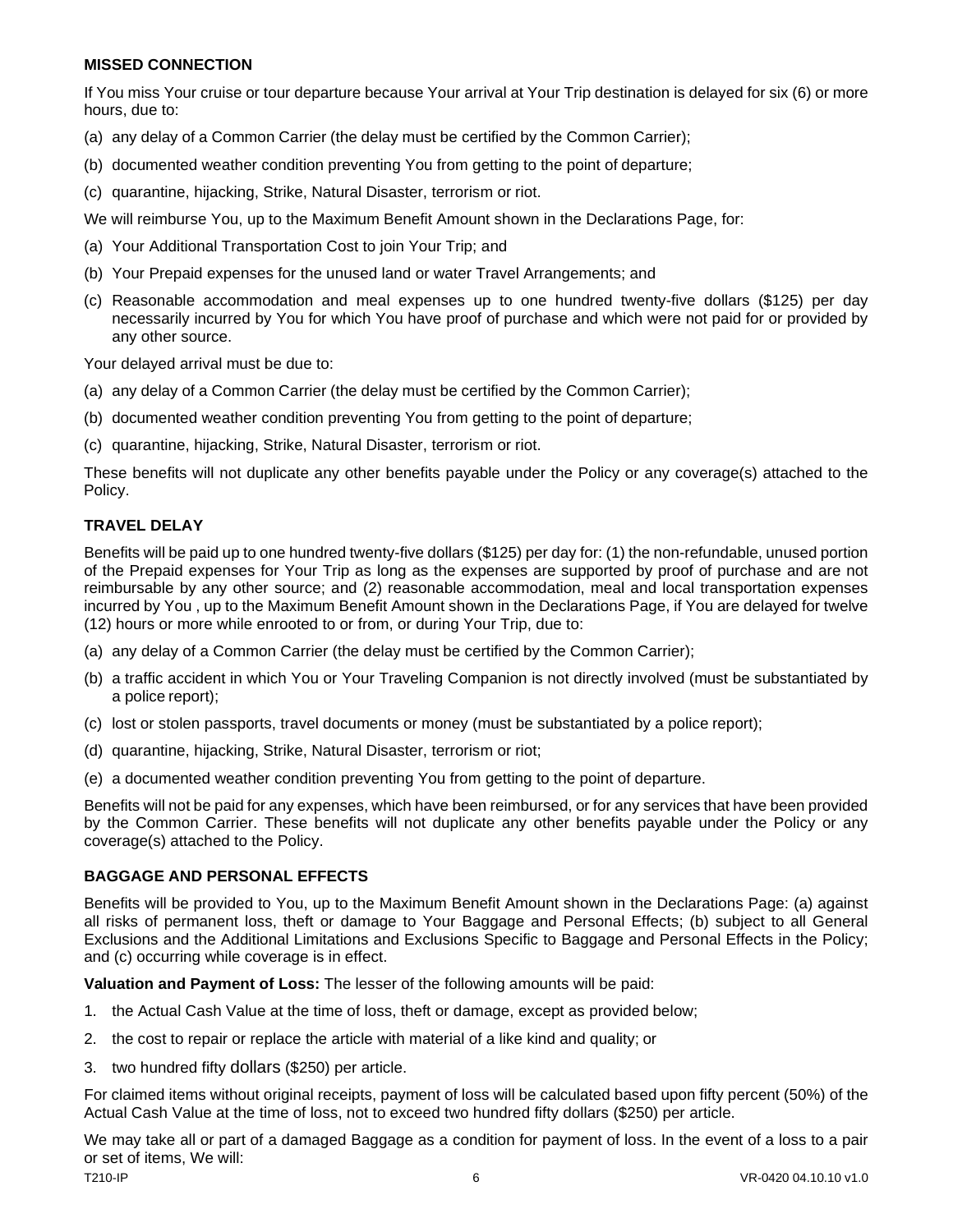- 1. repair or replace any part to restore the pair or set to its value before the loss; or
- 2. pay the difference between the value of the property before and after the loss.

### **Baggage and Personal Effects** does not include:

- 1. animals;
- 2. automobiles and automobile equipment;
- 3. boats or other vehicles or conveyances;
- 4. trailers;
- 5. motors;
- 6. aircraft;
- 7. bicycles, except when checked as baggage with a Common Carrier;
- 8. household effects and furnishings;
- 9. antiques and collectors' items;
- 10. eyeglasses, sunglasses, contact lenses, artificial teeth, dentures, dental bridges, retainers, or other orthodontic devices or hearing aids;
- 11. artificial limbs or other prosthetic devices;
- 12. prescribed medications;
- 13. keys, money, stamps and credit cards (except as otherwise specifically covered herein);
- 14. securities, stamps, tickets and documents (except as coverage is otherwise specifically provided herein);
- 15. professional or occupational equipment or property, whether or not electronic business equipment; or
- 16. sporting equipment if the loss results from the use thereof;

**Baggage Delay:** If, while on a Trip, Your checked baggage is delayed or misdirected by a Common Carrier for more than twenty-four (24) hours from Your time of arrival at a destination other than Your return destination, benefits will be paid, up to the Maximum Benefit Amount shown in the Declarations Page, for the actual expenditure for necessary personal effects. You must be a ticketed passenger on a Common Carrier. The Common Carrier must certify the delay or misdirection. Receipts for the purchases must accompany any claim. We will reimburse You less any amount paid or payable from any other valid and collectible insurance or indemnity, up to the amount shown in the Declarations Page, for the cost of reasonable additional clothing and personal articles purchased by You, if Your Baggage is delayed for twenty-four (24) hours or more during Your Trip.

#### **Additional Limitations and Exclusions Specific to Baggage and Personal Effects**:

Benefits are not payable for any loss caused by or resulting from:

- (a) breakage of brittle or fragile articles;
- (b) wear and tear or gradual deterioration;
- (c) confiscation or appropriation by order of any government or custom's rule;
- (d) theft or pilferage while left in any unlocked or unattended vehicle;
- (e) property illegally acquired, kept, stored or transported;
- (f) Your negligent acts or omissions; or
- (g) property shipped as freight or shipped prior to the Scheduled Departure Date;
- (h) electrical current, including electric arcing that damages or destroys electrical devices or appliances.

#### **Additional Provisions applicable to Baggage and Personal Effects and Baggage Delay**:

Benefits will not be paid for any expenses which have been reimbursed or for any services which have been provided by the Common Carrier, hotel or Travel Supplier; nor will benefits be paid for loss or damage to property specifically scheduled under any other insurance.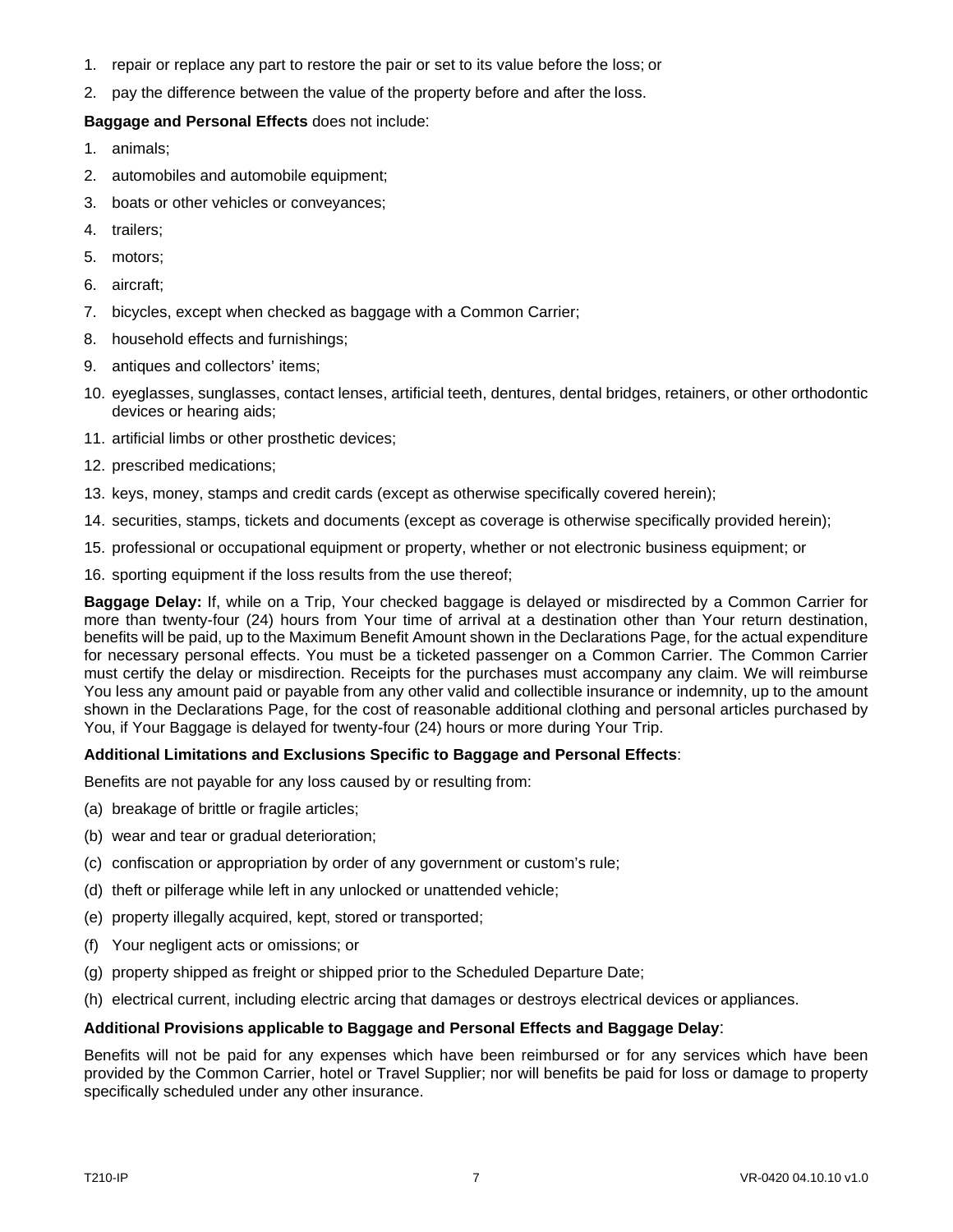### **Additional Claims Provisions Specific to Baggage**

Your Duties After Loss of or Damage to Property or Delay of Baggage: In case of loss, theft, damage or delay of baggage or personal effects, and You must:

- (a) take all reasonable steps to protect, save or recover the property:
- (b) promptly notify, in writing, either the police, hotel proprietors, ship lines, airlines, railroad, bus, airport or other station authorities, tour operators or group leaders, or any Common Carrier or bailee who has custody of Your property at the time of loss;
- (c) produce records needed to verify the claim and its amount, and permit copies to be made;
- (d) send proof of loss as soon as reasonably possible after date of loss, providing date, time, and cause of loss, and a complete list of damaged/lost items; and
- (e) allow the company to examine baggage or personal effects, if requested.

These benefits will not duplicate any other benefits payable under the Policy or any coverage(s) attached to the Policy.

### **CHANGE FEE**

The Company will pay a maximum of fifty dollars (\$50) for the fees associated with a change to Your air itinerary.

### **TICKET SAVER / CONFERENCE REGISTRATION FEE(S)**

The Company will reimburse You , up to the Maximum Benefit Amount shown on the Declarations Page, the purchase price of the Ticket/Conference registration Fee(s), in addition to any applicable processing fees (up to the lesser of ten percent (10%) of the Event Ticket's/ Conference registration Fee's face value or five hundred dollars (\$500), of any nonrefundable event Ticket/Conference registration fee if the Ticketholder/Attendee is unable to attend a Ticketed Event/Conference due to one of the following eligible reasons:

- (a) Sickness, Accidental Injury or death of the Ticketholder/Attendee or the Ticketholder/Attendee Family Member
- (b) The Ticketholder/Attendee is directly involved in a traffic accident while en route to the scheduled Event/Conference (as evidenced by a police report);
- (c) The Ticketholder/Attendee Common Carrier is delayed due to Strike, breakdown or adverse weather conditions causing the Ticketholder/Attendee to miss the scheduled Event/Conference;
- (d) The Ticketholder/Attendee home or business is uninhabitable due to fire, flood, vandalism, burglary or Natural Disaster;
- (e) Involuntary employer termination or layoff of the Ticketholder/Attendee that occurs after the Event ticket/Conference registration is purchased. Employment must have been with the same employer for at least one (1) continuous year;
- (f) A permanent transfer of employment of the Ticketholder/Attendee of two hundred fifty (250) miles or more;
- (g) The Ticketholder/Attendee receives military orders requiring him/her to miss an Event/Conference.

For purposes of this Ticket Saver/Conference registration Fee Benefit, the following shall apply:

- (a) Coverage begins on the day a Ticket is purchased by You.
- (b) The entire cost of the nonrefundable Event Ticket must be paid for by You with a valid receipt provided.
- (c) For series/season Tickets and multi-day passes, a particular eligible reason may not be used for cancellation of more than one day or Event.
- (d) You must advise the Company or Our designated administrator within ten (10) days of the missed Event.

The Company will pay benefits only if You comply with all of the following conditions:

- (a) You must not be aware of any Ticketholder's Sickness, Accidental Injury or death at the time a Ticket is purchased that would inhibit the Ticketholder's ability to attend an Event.
- (b) You must not be aware of any material fact, matter or circumstance at the time a Ticket is purchased that is likely to give rise to a claim.
- (c) You shall use due diligence and do and concur in doing all things reasonably practicable to avoid or diminish any refund.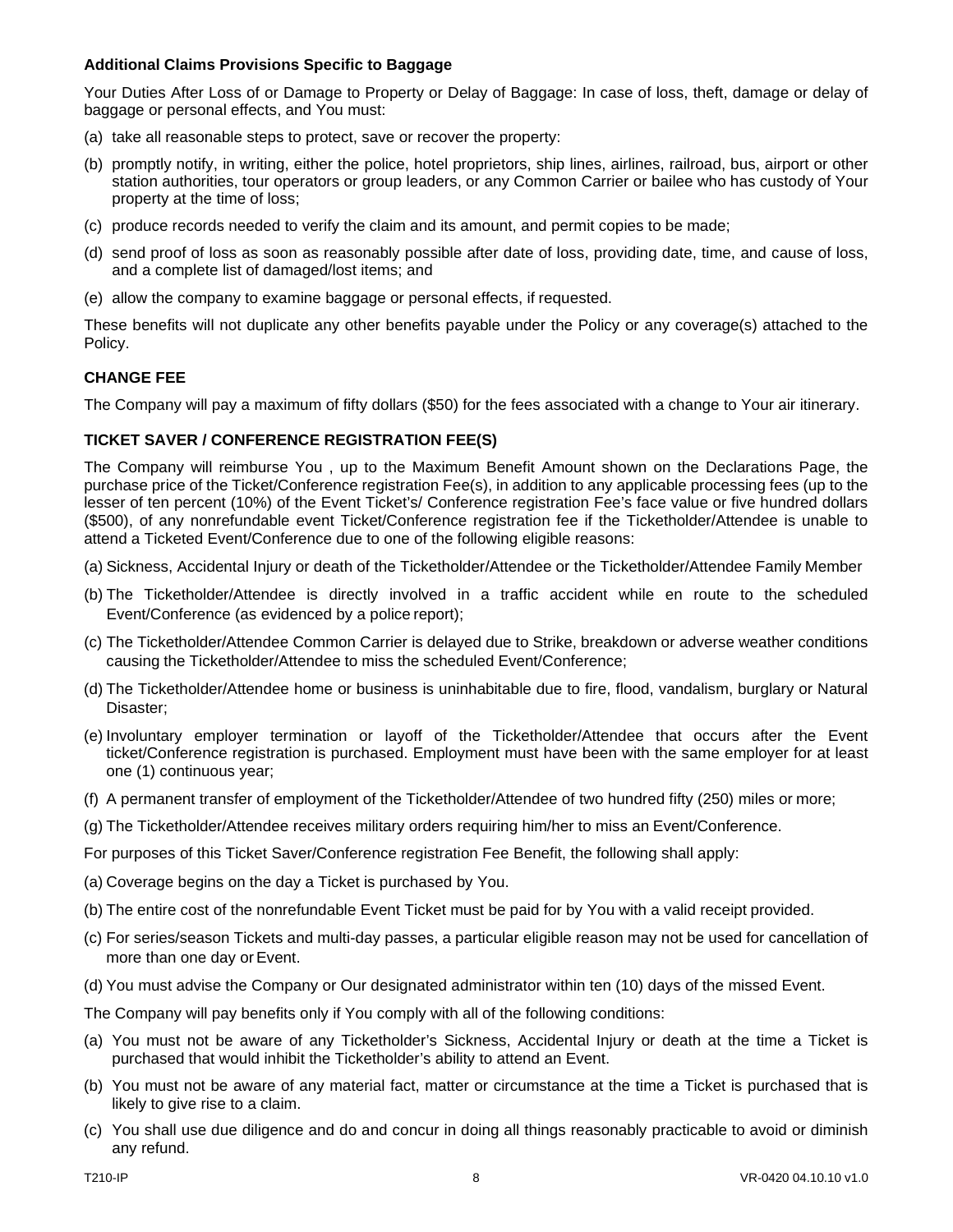(d) The Ticketholder is not attending against the advice of his/her Legally Qualified Physician.

For purposes of this benefit the following definitions are included:

**Event** means an entertainment, theatrical or recreational event for which a Ticket is purchased;

**Ticket or Ticketed** means a ticket issued on paper to an entertainment, theatrical or recreational Event and paid for in full by You;

**Ticketholder/Attendee** means You or the person who receives a Ticket from You to attend the Event.

This will not duplicate any benefits paid under the Trip Cancellation Benefit and is subject to the same General Exclusions and Limitations.

### **RENTAL CAR DAMAGE**

You are eligible for benefits up to the Maximum Benefit Amount shown in the Declarations Page, if You rent a car while on Your Trip, and the car is damaged due to collision, theft, vandalism, windstorm, fire, hail, flood or any cause not in Your control while in Your possession, or the car is stolen while in Your possession and is not recovered.

### **We will pay the lesser of:**

(a)the cost of repairs and rental charges imposed by the rental company while the car is being repaired;

(b) the Actual Cash Value of the car; or

(c) the amount shown in the Declarations Page.

Coverage is provided to You, provided You are a licensed driver and are listed on the rental agreement.

### **Coverage is not provided for loss due to**:

- 1. any obligation of You, a Traveling Companion or Family Member traveling with You assumed under any agreement (except insurance collisiondeductible);
- 2. rentals of trucks, campers, trailers, motor bikes, motorcycles, recreational vehicles or Exotic Vehicles;
- 3. any loss which occurs if You or anyone traveling with You are in violation of the rental agreement;
- 4. failure to report the loss to the proper local authorities and the rental car company;
- 5. damage to any other vehicle, structure or person as a result of a covered loss;
- 6. any loss as the result of or attributed to driving the rental vehicle: while under the influence of alcohol or any illegal substance or the abuse of a legal substance; while using any medication which recommends abstinence from driving; in a speed competition; for compensation for hire; for illegal trade purposes, or transporting contraband;
- 7. any loss as the result of physical damage or loss attributed to: mechanical failure or breakdown of the rental vehicle; wear and tear, gradual deterioration, corrosion, rust or freezing; any neglect or abuse of the vehicle; any dishonest act or conversion; any consequence of war (declared or otherwise); or contamination by a radioactivematerial.

**"Exotic Vehicles"** means Alfa Romeo, Aston Martin, Auburn, Avanti, Bentley, Bertone, BMC/Leyland, BMW M Series, Bradley, Bricklin, Clenet, Corvette, Cosworth, De Lorean, Excalibre, Ferrari, Iso, Jaguar, Jensen Healy, Lamborghini, Lancia, Lotus, Maserati, Mercedes Benz, MG, Morgan, Pantera, Panther, Pininfarina, Porsche, Rolls-Royce, Rover, Stutz, Sterling, Triumph, and TVR, or any antique or any other car with a Manufacturers Suggested retail Price (MSRP) over forty thousand dollars (\$40,000).

### **ADDITIONAL CLAIMS PROVISIONS SPECIFIC TO RENTAL CAR DAMAGE**:

The following outlines Your duties in the event of any damage to the vehicle. You must:

- (a) Take all necessary and reasonable steps to protect the vehicle and prevent further damage to it;
- (b) Report the loss to the appropriate local authorities and the rental company as soon as possible;
- (c) Obtain all information on any other party involved in the Accident, such as name, address, insurance information and driver's license number;
- (d) Provide Us all documentation such as rental agreement, police report and damage estimate.

These benefits will not duplicate any other benefits payable under the Policy] or any coverage(s) attached to the Policy.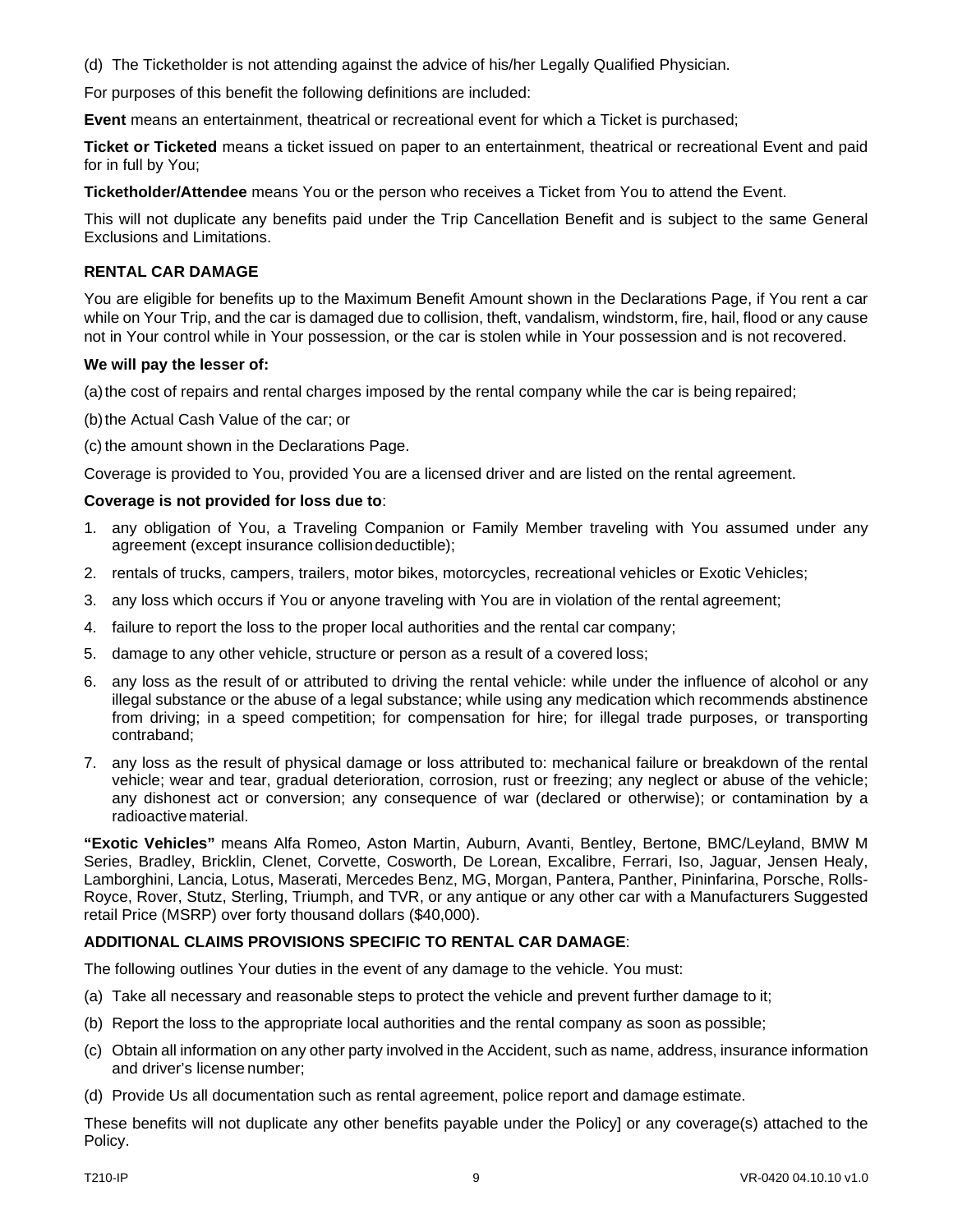### **COMMON CARRIER ACCIDENTAL DEATH AND DISMEMBERMENT**

We will pay the percentage of the Principal Sum shown in the Table of Losses below when You sustain an Injury while a passenger (not as a pilot, operator or member of the crew)riding in, boarding or alighting from a public conveyance provided by a Common Carrier that results in a loss shown in the Table of Losses below. The loss must occur within one hundred eighty-one (181) days after the date of the Injury causing the loss. The Principal Sum is the Maximum Benefit Amount shown in the Declarations Page.

| <b>Table of Losses</b>                  |                    |  |
|-----------------------------------------|--------------------|--|
| Loss of                                 | % of Principal Sum |  |
| Life                                    | 100                |  |
| Both hands                              | 100                |  |
| Both feet                               | 100                |  |
| Both eyes                               | 100                |  |
| One hand and one foot                   | 100                |  |
| One hand and one eye                    | 100                |  |
| One foot and one eye                    | 100                |  |
| One hand                                | 50                 |  |
| One foot                                | 50                 |  |
| One eye                                 | 50                 |  |
| Thumb and index finger of the same hand | 25                 |  |

**Loss of hand or hands, or foot or feet**, means severance at or above the wrist joint or ankle joint, respectively.

**Loss of eye or eyes** means the total and irrecoverable loss of the entire sight thereof.

Only one of the amounts shown above (the largest applicable) will be paid for Injuries resulting from one accident.

The benefit for loss of: (a) two (2) limbs; (b) both eyes; or (c) one (1) limb and one (1) eye is payable only when such loss results from the same accident. These benefits will not duplicate any benefits payable under the Policy or any coverage(s) attached to the Policy.

The Principal Sum is shown in the Declarations Page.

### **EXPOSURE AND DISAPPEARANCE**

We will pay benefits for covered losses that result from Your being unavoidably exposed to the elements because of a Covered Accident occurring during Your Trip. The loss must occur within three hundred sixty-five (365) days after the event that caused the exposure.

If, while insured under this Coverage You are in an Accident resulting in the disappearance, sinking or damaging of an air or water conveyance on which You are covered by this Coverage, and if Your body has not been found within fifty-two (52) weeks from the date of the Accident, it will be presumed, unless there is evidence to the contrary, that You suffered loss of life as a result of those Injuries.

These benefits will not duplicate any other benefits payable under the Policy or any coverage(s) attached to the Policy.

### **ACCIDENT & SICKNESS MEDICAL EXPENSE**

Benefits will be paid for the Covered Expense incurred, up to the Maximum Benefit Amount shown in the Declarations Page , as a result of a Covered Accidental Injury or covered Sickness, which first occurs during Your Trip (of a duration of ninety (90) days or less for Sickness). Only Covered Expenses incurred during Your Trip (of duration of ninety (90) days or less for Sickness) will be reimbursed. Expenses incurred after Your Trip are not covered.

Benefits will include up to one thousand dollars (\$1,000) for expenses incurred during Your Trip for emergency dental treatment. Only expenses for emergency dental treatment to natural teeth incurred during Your Trip will be reimbursed. Expenses incurred after Your Trip are not covered.

Benefits will not be paid in excess of the Usual and Customary Charges.

Advance payment will be made to a Hospital, up to the Maximum Benefit Amount, if needed to secure Your admission to a Hospital, because of a Covered Accidental Injury or covered Sickness. Program Advisor will coordinate advance payment to the Hospital.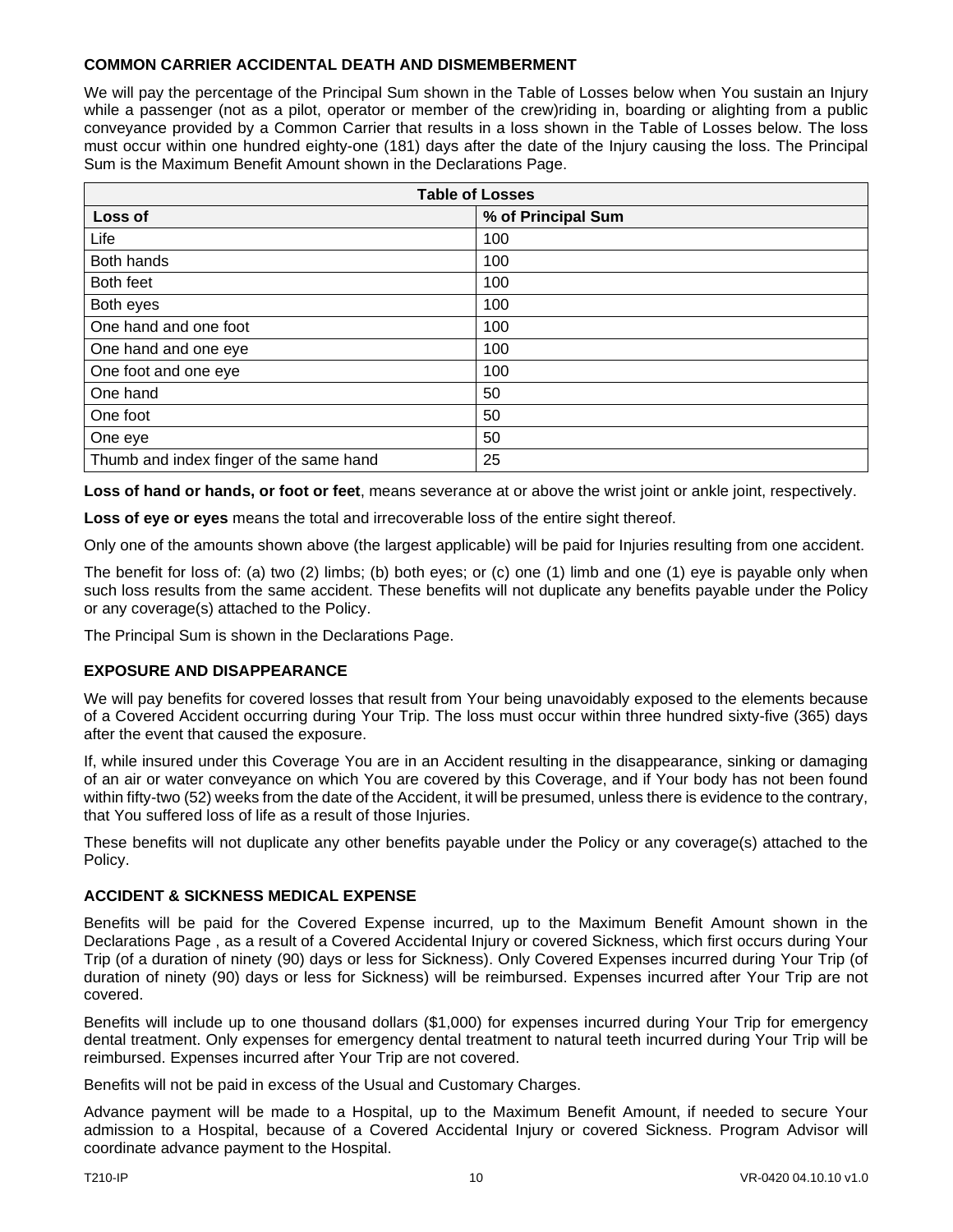For the purpose of this benefit:

"Covered Expense" means expense incurred only for the following:

- 1. The medical services, prescription drugs, and therapeutic services ordered or prescribed by a Legally Qualified Physician as Medically Necessary for treatment;
- 2. Hospital or ambulatory medical-surgical center services (including expenses for a cruise ship cabin or hotel room, not already included in the cost of the Your Trip, if recommended as a substitute for a hospital room for recovery from a Covered Accidental Injury or covered Sickness);
- **3.** Transportation furnished by a professional ambulance company to and/or from a Hospital**.**

These benefits will not duplicate any benefits payable under the Policy or any coverage(s) attached to the Policy.

# **EMERGENCY MEDICAL EVACUATION, MEDICAL REPATRIATION**

When You suffer loss of life for any reason or incur a Sickness or Injury during the course of Your Trip, the following benefits are payable, up to the Maximum Benefit Amount shown in the Declarations Page.

1. **Emergency Medical Evacuation**: If the local attending Legally Qualified Physician and the Program Advisor determine that transportation to a Hospital or medical facility is Medically Necessary to treat an unforeseen Sickness or Injury which is acute or life threatening and adequate Medical Treatment is not available in the immediate area, the Transportation Expense incurred will be paid for the Usual and Customary Charges for transportation to the closest Hospital or medical facility capable of providing that treatment.

If You are traveling alone and will be hospitalized for more than three (3) consecutive days and Emergency Evacuation is not imminent, benefits will be paid to transport one person, chosen by You, by Economy Transportation, for a single visit to and from Your bedside.

If You are in the Hospital for more than three (3) consecutive days and Your dependent children who are under eighteen (18) years of age and accompanying You on Your Trip are left unattended, Economy Transportation will be paid to return the dependents to their home (with an attendant, if considered necessary Program Advisor).

- 2. **Medical Repatriation**: If the local attending Legally Qualified Physician and the Program Advisor determine that it is Medically Necessary for You to return to Your primary place of residence because of an unforeseen Sickness or Injury which is acute or life-threatening, the Transportation Expense incurred will be paid for Your return to Your primary place of residence or to a Hospital or medical facility closest to Your primary place of place of residence capable of providing continued treatment via one of the following methods of transportation, as approved, in writing, by the Program Advisor:
	- (i) one-way Economy Transportation;
	- (ii) commercial air upgrade (to Business or First Class), based on Your condition as recommended by the local attending Legally Qualified Physician and verified in writing and considered necessary by the Program Advisor. or
	- (iii) other covered land or air transportation including, but not limited to, commercial stretcher, medical escort, or the Usual and Customary Charges for air ambulance, provided such transportation has been preapproved and arranged by the Program Advisor. Transportation must be via the most direct and economical route.

### <span id="page-11-0"></span>**SECTION III. DEFINITIONS**

**"Accident"** means a sudden, unexpected unusual specific event that occurs at an identifiable time and place, and shall also include exposure resulting from a mishap to a conveyance in which You are traveling.

**"Actual Cash Value"** means current replacement cost for items of like kind and quality.

**"Additional Transportation Cost"** means the actual cost incurred for one-way Economy Transportation by Common Carrier reduced by the value of an unused travel ticket.

**"Air Carrier"** means any air conveyance operating under a valid license for the transportation of passengers for hire.

**"Baggage and Personal Effects"** means luggage, personal possessions and travel documents taken by You on Your Trip.

T210-IP 11 VR-0420 04.10.10 v1.0 **"Bankruptcy or Default"** means the total cessation of operations due to insolvency, with or without the filing of a bankruptcy petition by an airline, or cruise line, tour operator or other travel provider provided the Bankruptcy or Default occurs more than fourteen (14) days following Your Effective Date for the Trip Cancellation Benefits. There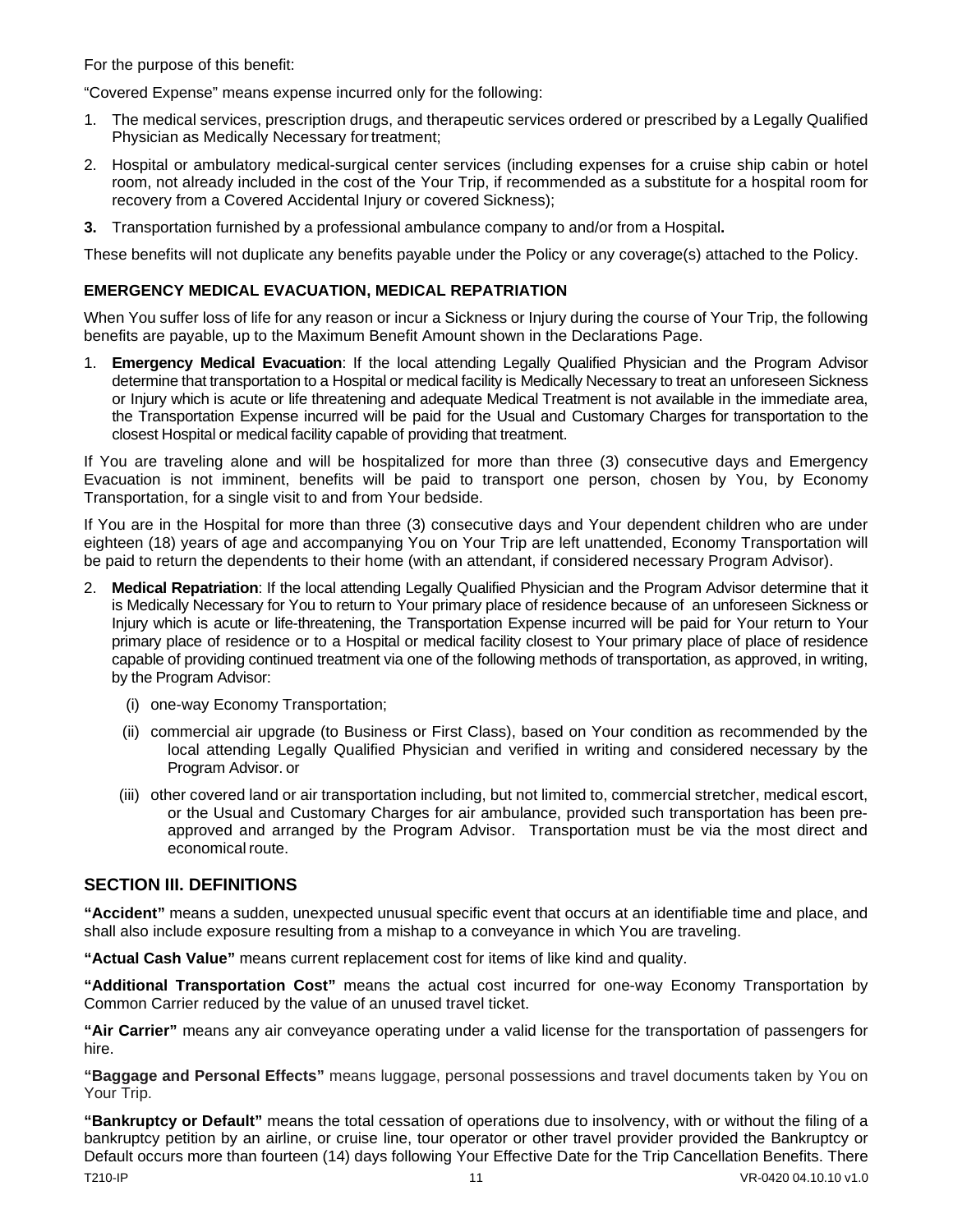is no coverage for the Bankruptcy or Default of any person, organization, agency or firm from whom You purchased Travel Arrangements supplied by others.

**"Business Partner"** means an individual who (a) is involved in a legal general partnership with You and (b) is actively involved in the day to day management of Your business.

**"Caregiver"** means an individual employed for the purpose of providing assistance with activities of daily living to You or to Your Family Member who has a physical or mental impairment. The Caregiver must be employed by You or Your Family Member. A Caregiver is not a babysitter; childcare service, facility or provider; or persons employed by any service, provider or facility to supply assisted living or skilled nursing personnel.

**"Child Caregiver"** means an individual providing basic childcare service needs for Your minor children under the age of eighteen (18) while You are on the Trip without the minor children. The arrangement of being the Child Caregiver while You are on the Trip must be made thirty (30) or more days prior to the Scheduled Departure Date.

**"Common Carrier"** means any land, sea, or air conveyance operating under a valid license for the transportation of passengers for hire not including taxicabs or rented, leased or privately-owned motor vehicles.

**"Complications of Pregnancy"** means conditions (when the pregnancy is not terminated) whose diagnoses are distinct from pregnancy but are adversely affected by pregnancy or are caused by pregnancy. These conditions include acute nephritis, nephrosis, cardiac decompensation, missed abortion and similar medical and surgical conditions of comparable severity. Complications of Pregnancy also include nonelective cesarean section, ectopic pregnancy which is terminated and spontaneous termination of pregnancy, which occurs during a period of gestation in which a viable birth is not possible.

Complications of Pregnancy does not include false labor, occasional spotting, Physician-prescribed rest during the period of pregnancy, morning sickness, hyperemesis gravidarum, preeclampsia and similar conditions associated with the management of a difficult pregnancy not constituting a nosologically distinct complication of pregnancy.

**"Covered Accident"** means an Accident that occurs while coverage is in force and results in a loss for which benefits are payable.

**"Covered Vehicle"** means a private passenger vehicle (including mini-vans, pickup trucks and sport utility vehicles) which is registered or rented to You during Your Trip, which is rated 34 ton in weight or less, not used for racing, dealer services, dealer loaners, taxi, limousine, shuttle, delivery, hauling, towing ,road repair service, construction service, snow removal, or as a public livery vehicle, or any other commercial use.

**"Dive/Diving"** means recreational snorkeling or scuba diving, dive training or diving as a scuba instructor, dive master, underwater photographer or while performing research under the auspices and following the diving safety guidelines of the American Academy of Underwater Scientists. A Dive begins upon entry into the water and ends upon exit from the water. A Dive must occur in an area in which snorkeling and/or scuba diving is not prohibited. In the case of scuba Diving, You must be equipped with Personal Diving Equipment. Diving must be done by a person (a) At least ten (10) years of age and qualified as a diver; the holder of a valid diver's certificate (recognized by international diving organizations); and according to the generally accepted standards of the diving community or (b) who is in the process of obtaining his/her qualification as a diver and is under the supervision of and diving with a qualified diving instructor affiliated with a certifying organization or agency.

**"Domestic Partner** means an opposite or same sex partner who, for at least twelve (12) consecutive months, has resided with You and shared financial assets/obligations with You. Both You and the Domestic Partner must: (a) intend to be life partners; (b) be at least the age of consent in the state in which You both reside; and (c) be mentally competent to contract. Neither You nor the Domestic Partner can be related by blood to a degree of closeness that would prohibit a legal marriage, be married to anyone else, or have any other Domestic Partner. The Company may require proof of the Domestic Partner relationship in the form of a signed and completed affidavit of domestic partnership.

**"Economy Transportation"** means the lowest published available transportation rate for a ticket on a Common Carrier matching the original class of transportation that You purchased for Your Trip.

**"Elective Treatment and Procedures"** means any medical treatment or surgical procedure that is not medically necessary, including any service, treatment, or supplies that are deemed by the federal, or a state or local government authority, or by Us to be research or experimental or that is not recognized as a generally accepted medical practice.

**"Exchange Company"** means an organization under contract with You to provide Timeshare Exchange vacation time within a network of Exchange Properties.

**"Exchange Fees"** means the fees charged by the Exchange Company to reserve Timeshare Exchange accommodations at Exchange Properties.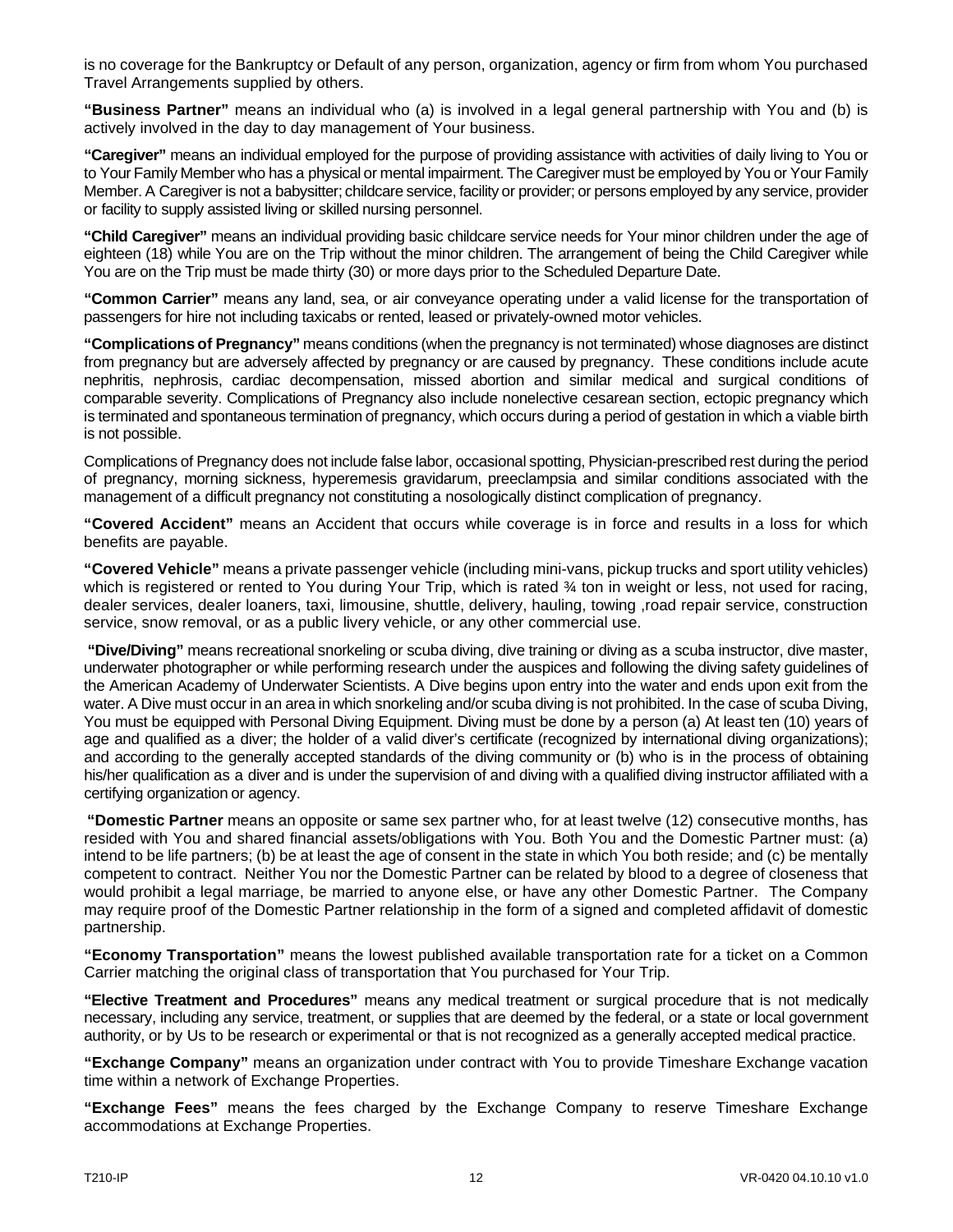**"Excluded Country"** means one of the following countries from which Non-Medical Emergency Evacuations are not available such as Democratic Republic of the Congo or any country subject to the administration and enforcement of U.S. economic embargoes and trade sanctions by the Office of Foreign Asset Controls (OFAC);

**"Family Member"** means any of the following: Your or Your Traveling Companion's legal spouse (or common-law spouse where legal), legal guardian or ward, son or daughter (adopted, foster, step or in-law), brother or sister (includes step or inlaw), parent (includes step or in-law), grandparent (includes in-law), grandchild, aunt, uncle, niece or nephew, Domestic Partner, Caregiver, or Child Caregiver.

**"Guest Fees"** means the fees associated with the issuance of a Guest Certificate on behalf of You to another person when such Guest Certificate has been used for an Exchange.

**"Home"** means Your primary place of residence.

**"Home Resort"** means a resort at which You own Timeshare Exchange vacation time.

**"Hospital"** means (a) a place which is licensed or recognized as a general hospital by the proper authority of the state in which it is located: (b) a place operated for the care and treatment of resident inpatients with a registered graduate nurse (RN) always on duty and with a laboratory and X-ray facility: (c) a place recognized as a general hospital by the Joint Commission on the Accreditation of Hospitals; (d) other than a residence, a place where treatment in a Hyperbaric chamber can be received. Not included is a hospital or institution licensed or used principally: (a) for the treatment or care of drug addicts or alcoholics: or (b) as a clinic continued or extended care facility, skilled nursing facility, convalescent home, rest home, nursing home or home for the aged.

**"Inclement Weather"** means any weather condition that delays the scheduled arrival or departure of a Common Carrier.

**"Injury" or "Injuries"** means bodily harm and/or decompression illness caused by an Accident which: (a) occurs while Your coverage is in effect under the Policy; and (b) requires examination and treatment by a Legally Qualified Physician. The Injury must be the direct cause of loss and must be independent of all other causes and must not be caused by, or result from, Sickness.

**"Insured"** means a person(s) who is booked to travel on a Trip, and for whom the required premium is paid, also referred to as You and Your.

**"Intoxicated"** mean a blood alcohol level that equals or exceeds the legal limit for operating a motor vehicle in the state or jurisdiction where You are located at the time of an incident.

**"Legally Qualified Physician"** means a physician: (a) other than You, a Traveling Companion or a Family Member; (b) practicing within the scope of his or her license; and (c) recognized as a physician in the place where the services are rendered.

**"Maximum Benefit Amount"** means the maximum amount payable for coverage provided to You as shown in the Declarations Page.

**"Medically Fit to Travel**" means based on assessment a Legally Qualified Physician has advised You , a Traveling Companion, Family Member or Business Partner booked to travel with You in writing that there is no medical condition, illness, Injury or Sickness that would likely interfere with a Trip at the time of purchase of Coverage for a Trip**.**

**"Medically Necessary"** means a service which is appropriate and consistent with the treatment of the condition in accordance with accepted standards of community practice.

**"Medical Treatment"** means examination and treatment by a Legally Qualified Physician for a condition which first manifested itself, worsened or became acute or had symptoms which would have prompted reasonable person to seek diagnosis, care or treatment.

**"Natural Disaster"** means a flood, hurricane, tornado, earthquake, mudslide, tsunami, avalanche, landslide, volcanic eruption, fire, wildfire or blizzard that is due to natural causes.

**"Partial Hospitalization"** means an outpatient program specifically designed for the diagnosis or active treatment of a serious mental disorder when there is a reasonable expectation for improvement or when it is necessary to maintain a patient's functional level and prevent relapse or full hospitalization. Partial hospital programs are usually furnished by a hospital as distinct and organized intensive ambulatory treatment service of less than twenty-four (24) hour daily care.

**"Payments or Deposits"** means the cash, check, or credit card amounts, or the cash value of Timeshare Points actually paid or used for Your Trip.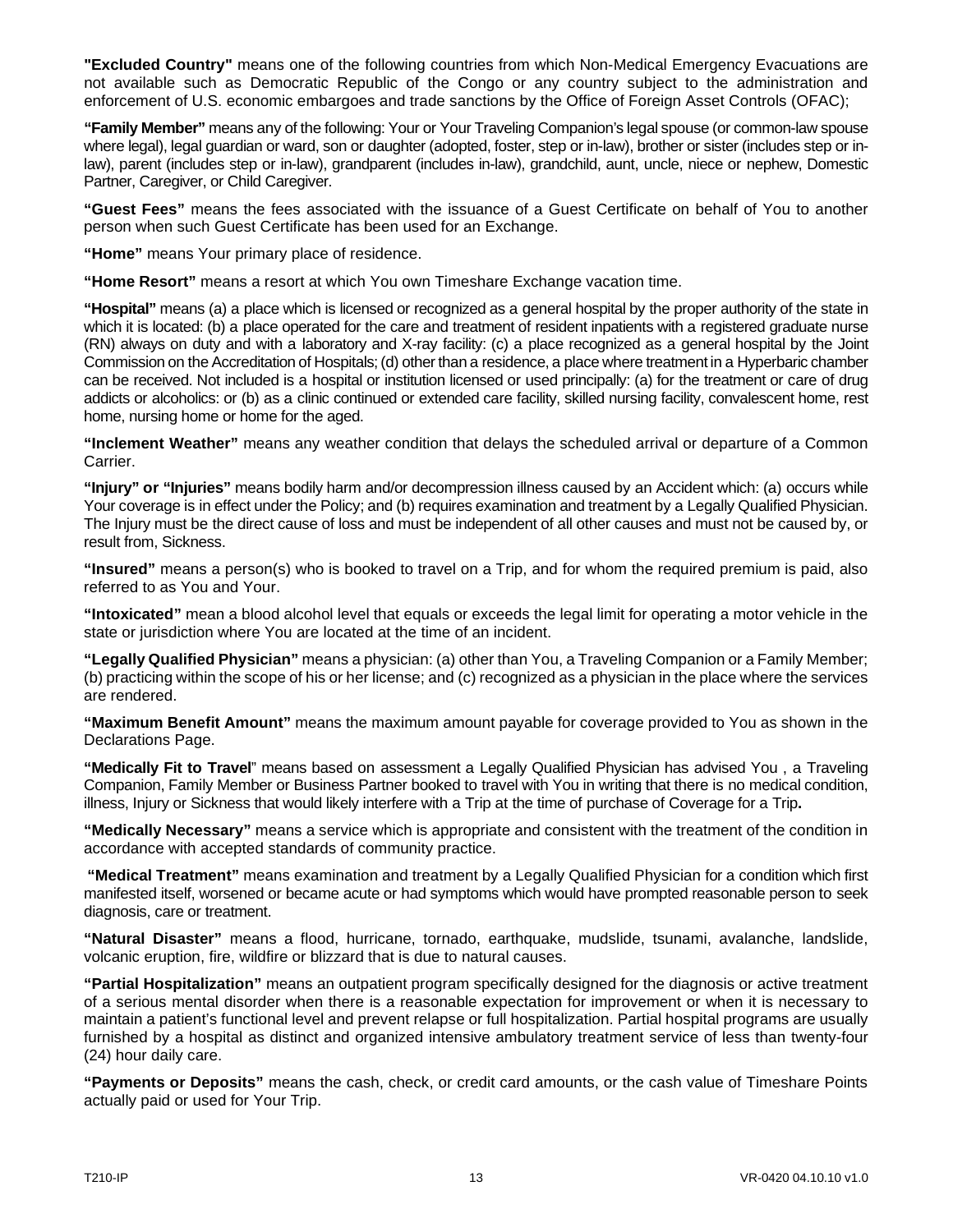**"Penalty"** means a fee assessed for canceling a reservation. For airline tickets, the cancellation penalty is usually collected by refunding only a portion of the ticket price. For hotel reservations, the cancellation penalty is charged to the credit card or deposit used to secure the reservation.

**"Pre-Existing Condition"** means an illness, disease, or other condition during the sixty (60) day period immediately prior to the date Your coverage is effective for which You or Your Traveling Companion, Business Partner or Family Member scheduled or booked to travel with You : (a)received or received a recommendation for a test, examination, or medical treatment for a condition which first manifested itself, worsened or became acute or had symptoms which would have prompted a reasonable person to seek diagnosis, care or treatment; or (b) took or received a prescription for drugs or medicine. Item (b) of this definition does not apply to a condition which is treated or controlled solely through the taking of prescription drugs or medicine and remains treated or controlled without any adjustment or change in the required prescription throughout the sixty (60) day period before coverage is effective under this Policy.

**"Prepaid"** means Payments or Deposits paid to a Travel Supplier for Travel Arrangements for Your Trip prior to Your actual or Scheduled Departure Date. Payments or Deposits for shore excursions, theater, concert or event tickets or fees, or sightseeing, if such arrangements are made during Your Trip and are to be used prior to the Scheduled Return Date of Your Trip, are not considered Prepaid as defined herein.

**"Program Advisor"** means iTravelInsured, Inc. a subsidiary of International Medical Group, Inc. ("IMG").

**"Published Penalties"** means any published cancellation penalties levied by Your travel agency or travel supplier that apply to all clients of the travel agency or travel supplier and can be documented at time of Your purchase of Travel Arrangements from Your travel agency. The maximum amount reimbursable for travel agency published penalties is twenty-five percent (25%) of the total trip cost excluding taxes and other non-commissionable items.

**"Scheduled Departure Date"** means the date on which You are originally scheduled to leave on Your Trip.

**"Scheduled Return Date"** means the date on which You are originally scheduled to return to the point of origin or the original final destination of Your Trip.

**"Sickness"** means an illness or disease of the body which: (a) requires examination and treatment by a Legally Qualified Physician, and (b) commences while Your coverage is in effect. An illness or disease of the body which first manifests itself and then worsens or becomes acute prior to the Effective Date of Your coverage is not a Sickness and is considered a Pre-Existing Condition as defined herein and is not covered by the Policy.

**"Strike"** means any organized and legally sanctioned labor disagreement resulting in a stoppage of work: (a) as a result of a combined effort of workers which was unannounced and unpublished at the time travel services were purchased; and (b) which interferes with the normal departure and arrival of a Common Carrier.

**"Terrorist Incident"** means an act of violence, that is deemed terrorism by the United States Government other than civil disorder or riot (that is not an act of war, declared or undeclared) that results in loss of life or major damage to property, by any person acting alone or in association with other persons on behalf of or in connection with any organization of foreign government which is generally recognized as having the intent to overthrow or influence the control of any other foreign government. The Terrorist Incident must be documented in a Travel Warning issued by the United States' Department of State advising Americans to avoid that certain country.

**"Third Party"** means a person or entity other than You or the Company.

**"Timeshare Exchange"** means the process pursuant to an agreement between You and the Exchange Company whereby You exchange vacation time in Your Home Resort for a comparable vacation in an Exchange Property.

**"Timeshare Points"** means the currency or value of the points allocated or used for Your Timeshare Travel Arrangements or Timeshare Exchange by the Exchange Company.

**"Transportation Expense"** means the cost of Medically Necessary conveyance, personnel, and services.

**"Travel Arrangements"** means: (a) transportation; (b) accommodations; and (c) other specified services for Your Trip.

**"Travel Advisory or Travel Warning"** means U.S. State Department communication advising caution in traveling to specified destinations due to reasons such as armed violence, civil or political unrest, high incidence of crime (specially kidnapping and/or murder), natural disaster or outbreak of one or more contagious diseases.

**"Traveling Companion"** means a person or persons whose names appear with Yours on the same Travel Arrangements and who, during Your Trip, will accompany You. A group or tour organizer, sponsor or leader is not a Traveling Companion as defined, unless sharing accommodations in the same room, cabin, condominium unit, apartment unit or other lodging with You.

**"Travel Supplier"** means any entity or organization that coordinates or supplies travel services for You.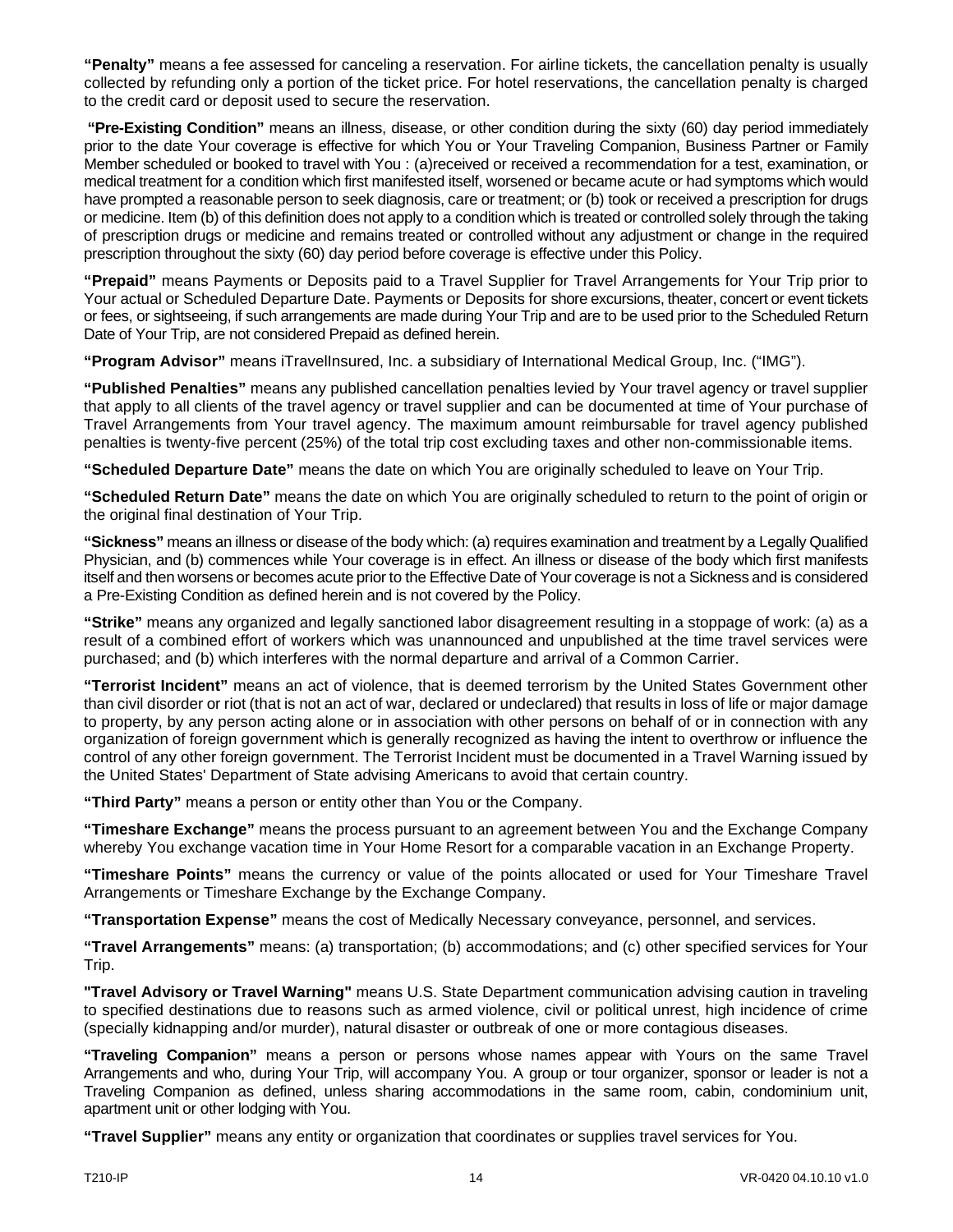**"Trip"** means a scheduled trip or Timeshare Exchange for which coverage for Travel Arrangements is requested and the premium is paid prior to Your actual or Scheduled Departure Date of Your Trip a scheduled trip of ninety (90) days or less and a trip of two hundred fifty (250) miles or more from Your primary residence for which the premium is paid.

**"Us", "We", "Our"** means United States Fire Insurance Company**.**

**"Usual and Customary Charges"** means those comparable charges for similar treatment, services and supplies in the geographic area where treatment is performed.

# <span id="page-15-0"></span>**SECTION IV. GENERAL EXCLUSIONS AND LIMITATIONS**

#### **Benefits are not payable for any loss due to, arising or resulting from:**

- 1. suicide, attempted suicide or any intentionally self-inflicted injury of You, a Traveling Companion, Family Member or Business Partner booked to travel with You, while sane or insane;
- 2. an act of declared or undeclared war;
- 3. participating in maneuvers or training exercises of an armed service, except while participating in weekend or summer training for the reserve forces of the United States, including the National Guard;
- 4. riding or driving in races, or speed or endurance competitions or events;
- 5. participating as a member of a team in an organized sporting competition or participating as a professional in a stunt, athletic or sporting event or competition;
- 6. piloting or learning to pilot or acting as a member of the crew of any aircraft;
- 7. being Intoxicated as defined herein, or under the influence of any controlled substance unless as administered or prescribed by a Legally QualifiedPhysician;
- 8. the commission of or attempt to commit a felony or being engaged in an illegal occupation;
- 9. normal childbirth or pregnancy (except Complications of Pregnancy) or voluntarily induced abortion;
- 10. dental treatment (except as coverage is otherwise specifically provided herein);
- 11. amounts which exceed the Maximum Benefit Amount for each coverage as shown in the Declarations Page;
- 12. due to a Pre-Existing Condition, as defined in the Policy. The Pre-Existing Condition Limitation does not apply to the Emergency Medical Evacuation coverage;
- 13. any amount paid or payable under any Worker's Compensation, Disability Benefit or similar law;
- 14. a loss or damage caused by detention, confiscation or destruction by customs;
- 15. Elective Treatment and Procedures;
- 16. Complications from Elective Treatment and Procedures otherwise not payable under this Policy;
- 17. medical treatment during or arising from a Trip undertaken for the purpose or intent of securing medical treatment;
- 18. failure of any tour operator, Common Carrier, or other travel supplier, person or agency to provide the bargained-for travel arrangements for reasons other than Bankruptcy or Default;
- 19. business, contractual or educational obligations of You, a Family Member, Business Partner, or Traveling Companion;
- 20. a mental or nervous condition, unless hospitalized or Partially Hospitalized for that condition while the Policy is in effect for You;
- 21. a loss that results from a Sickness, Injury, disease or other condition, event or circumstance which occurs at a time when the Policy is not in effect for You;
- 22. due to loss or damage (including death or injury) and any associated cost or expense resulting directly from the discharge, explosion or use of any device, weapon or material employing or involving chemical, biological, radiological or similar agents, whether in time of peace or war, and regardless of who commits the act and regardless of any other sequence thereto;
- 23. Diving while in an abnormal state of which You were aware and/or due to which You were disqualified or not entitled to engage in Diving;
- 24. Diving as a professional diver other than as a Diving instructor, Dive master, underwater photographer, or while performing research under the auspices and following the guidelines of the American Academy of Underwater Sciences (AAUS);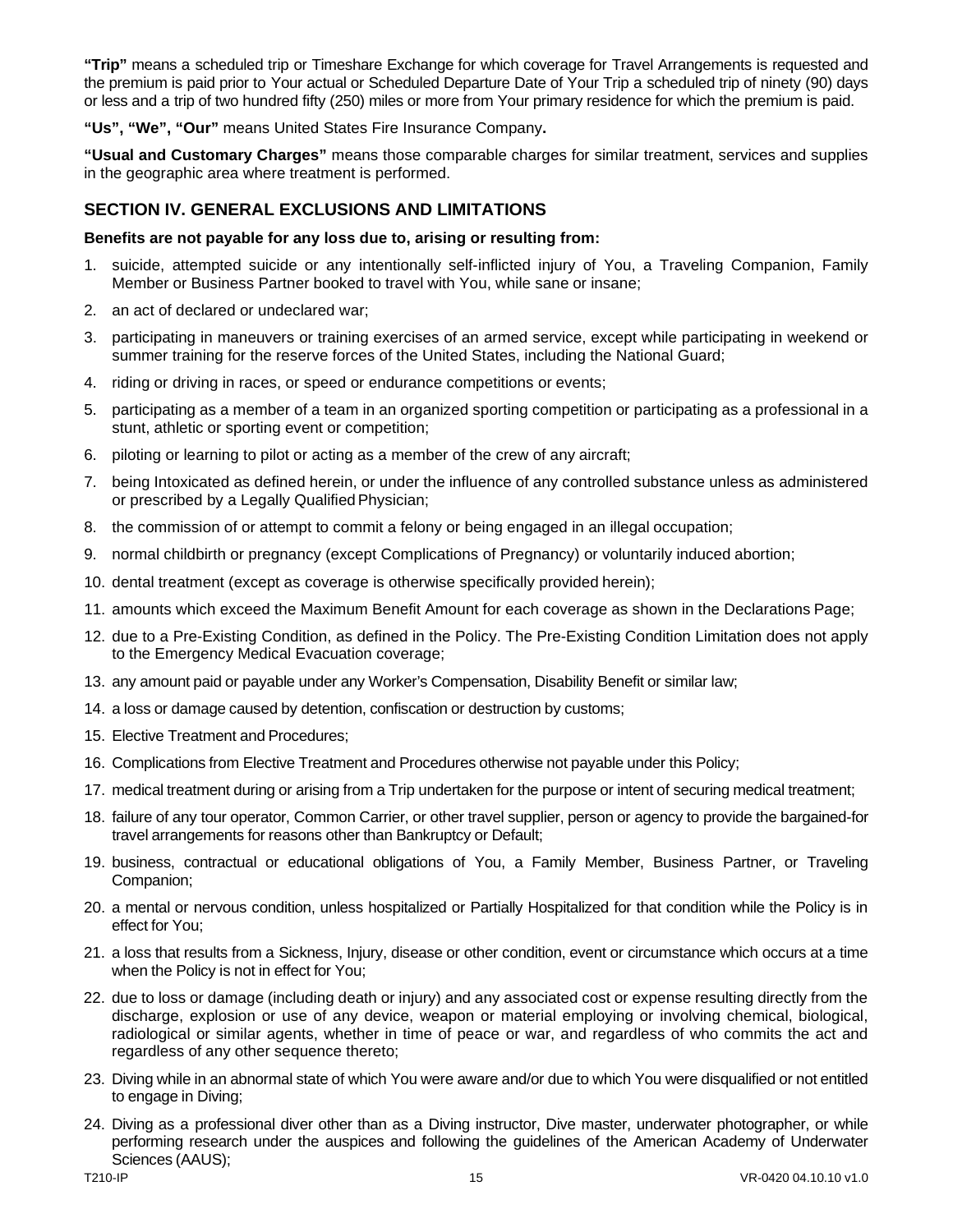- 25. Diving in an area where Diving is forbidden.
- 26. an assessment from a Legally Qualified Physician advising You in writing that You , a Traveling Companion, Family Member or Business Partner booked to travel with You are not Medically Fit to Travel, as defined in the Policy, at the time of purchase of Coverage for a Trip.
- 27. Your arrival into a country for which a formal recommendation in the form of a Travel Advisory or Travel Warning from the U.S. State Department has been issued preceding Your arrival into that country on Your Trip, or if a country is an Excluded Country preceding Your arrival into that country on Your Trip.

### **PRE-EXISTING CONDITION EXCLUSION**:

The Company will not pay for any expense as a result of any illness, disease, or other condition during the sixty (60) day period immediately prior to the date Your coverage is effective for which You or Your Traveling Companion, Business Partner or Family Member scheduled or booked to travel with You : (a)received or received a recommendation for a test, examination, or medical treatment for a condition which first manifested itself, worsened or became acute or had symptoms which would have prompted a reasonable person to seek diagnosis, care or treatment; or (b) took or received a prescription for drugs or medicine. Item (b) of this Exclusion does not apply to a condition which is treated or controlled solely through the taking of prescription drugs or medicine and remains treated or controlled without any adjustment or change in the required prescription throughout the sixty (60) day period before coverage is effective under this Policy.

#### **Waiver of the Pre-Existing Condition Exclusion**

The exclusion for Pre-Existing Condition will be waived provided:

- (a) Your Payment or Deposit for this Policy and enrollment form are received within twenty (20) days of the date Your initial Payment or Deposit for Your Trip is received and;
- (b) You are not disabled from travel at the time Your premium is paid.

#### **MEDICALLY FIT TO TRAVEL EXCLUSION**:

The Company will not pay any expense as a result of You having been advised in writing that You, a Traveling Companion, Family Member or Business Partner booked to travel with You are not Medically Fit to Travel, as defined in the Policy, at the time of purchase of Coverage for a Trip. If Coverage for a Trip is purchased and it is later determined that You , a Traveling Companion, Family Member or Business Partner booked to travel with You were not Medically Fit to Travel, as defined in the Policy, at the time of purchase of Coverage for a Trip, the Coverage is void and premium paid will be returned.

#### **EXCESS INSURANCE LIMITATION**

The insurance provided by this Policy shall be in excess of all other valid and collectible Insurance or indemnity. If at the time of the occurrence of any loss there is other valid and collectible insurance or indemnity in place, the Company shall be liable only for the excess of the amount of loss, over the amount of such other insurance or indemnity, and applicable deductible. Recovery of losses from other parties does not result in a refund of premium paid.

#### <span id="page-16-0"></span>**SECTION V. PAYMENT OF CLAIMS**

**Claim Procedures: Notice of Claim**: Notice of claim must be reported within twenty (20) days after a loss occurs or as soon as is reasonably possible. You or someone on Your behalf may give the notice. The notice should be given to Us or Our designated representative and should include sufficient information to identify You.

**Claim Procedures: Claim Forms**: When notice of claim is received by Us or Our designated representative, forms for filing proof of loss will be furnished. If these forms are not sent within fifteen (15) days, the proof of loss requirements can be met by You sending Us a written statement of what happened. This statement must be received within the time given for filing proof of loss.

**Claim Procedures: Proof of Loss**: Proof of loss must be provided within ninety (90) days after the date of the loss or as soon as is reasonably possible. Proof must, however, be furnished no later than twelve (12) months from the time it is otherwise required, except in the absence of legal capacity.

**Payment of Claims: When Paid**: We, or Our designated representative, will pay the claim after receipt of acceptable proof of loss.

**Payment of Claims**: **To Whom Paid**: Benefits for loss of life will be paid to Your designated beneficiary. If a beneficiary is not otherwise designated by You, benefits for loss of life will be paid to the first of the following surviving preference beneficiaries: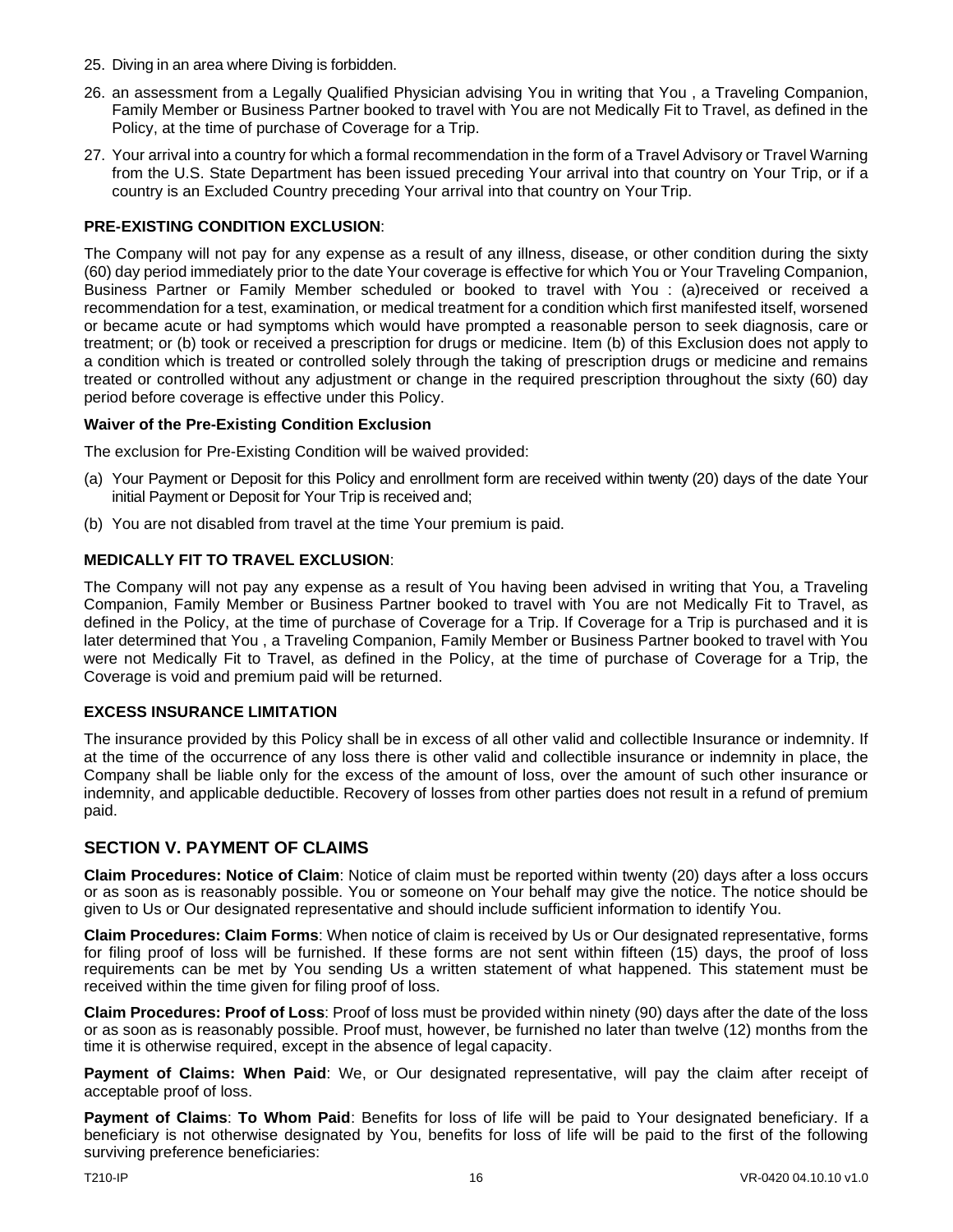- (a) Your spouse;
- (b) Your child or children jointly;
- (c) Your parents jointly if both are living or the surviving parent if only one survives;
- (d) Your brothers and sisters jointly; or
- (e) Your estate.

All other Benefits will be paid directly to You, unless otherwise directed. Any accrued benefits unpaid at Your death will be paid to Your estate. If You have assigned Your benefits, We will honor the assignment if a signed copy has been filed with us. We are not responsible for the validity of any assignment.

All or a portion of all benefits provided by the Policy may, at Our option, be paid directly to the provider of the service(s) to You. All benefits not paid to the provider will be paid to You.

**Subrogation:** If the Company has made a payment for a loss under this Policy, and the person to or for whom payment was made has a right to recover damages from the Third Party responsible for the loss, the Company will be subrogated to that right. You shall help the Company exercise the Company's rights in any reasonable way that the Company may request: nor do anything after the loss to prejudice the Company's rights: and in the event You recover damages from the Third Party responsible for the loss, You will hold the proceeds of the recover for the Company in trust and reimburse the Company to the extent of the Company's previous payment for the loss.

# **SECTION VI. GENERAL PROVISIONS**

**Entire Contract: Changes:** This Policy, Declarations Page, enrollment form and any attachments are the entire contract of insurance. No agent may change it in any way. Only an officer of the Company can approve a change. Any such change must be shown in this Policy or its attachments.

**Beneficiary Designation and Change:** The Insured's beneficiary(ies) is (are) the person(s) designated by and on file with the Program Advisor

An Insured over the age of majority and legally competent may change his or her beneficiary designation at any time, unless an irrevocable designation has been made, without the consent of the designated beneficiary(ies), by providing the Program Advisor with a written request for change. When the request is received, whether is then living or not, the change of beneficiary will relate back to and take effect as of the date of execution of the written request, but without prejudice to the Company on account of any payment made by it prior to receipt of the request.

**Misstatement of Age**: If premiums for are based on age and has misstated his or her age, there will be a fair adjustment of premiums based on his or her true age. If the benefits for which is insured are based on age and has misstated his or her age, there will be an adjustment of said benefit based on his or her true age. The Company may require satisfactory proof of age before paying any claim.

**Physician Examination and Autopsy:** The Company, at the expense of the Company, may have You examined when and as often as is reasonable while the claim is pending. The Company may have an autopsy done (at the expense of the Company) where it is not forbidden by law.

**Legal Actions:** All policy terms will be interpreted under the laws of the state in which the Policy was issued. No legal action may be brought to recover on the Policy within sixty (60) days after written Proof of Loss has been furnished. No legal action for a claim may be brought against Us after three (3) years from the time written Proof of Loss is required to be furnished.

**Concealment and Misrepresentation:** The entire coverage will be void, if before, during or after a loss, any material fact or circumstance relating to this Policy or claim has been concealed or misrepresented.

**Other Insurance with the Company:** You may be covered under only one travel Policy with the Company for each Trip. If You are covered under more than one such Policy, You may select the coverage that is to remain in effect. In the event of death, the selection will be made by the beneficiary or estate. Premiums paid (less claims paid) will be refunded for the duplicate coverage that does not remain in effect.

**Reductions in the Amount of Insurance:** The applicable benefit amount will be reduced by the amount of benefits, if any, previously paid for any loss or damage under this Policy for Your Trip.

**Payment of Premium:** Coverage is not effective unless all premium has been paid Program Advisor prior to a date of loss or insured occurrence.

**Termination of This Policy**: Termination of this Policy will not affect a claim for Loss which occurs while the Policy is in force.

**Transfer of Coverage:** Coverage under this Policy cannot be transferred by to anyone else.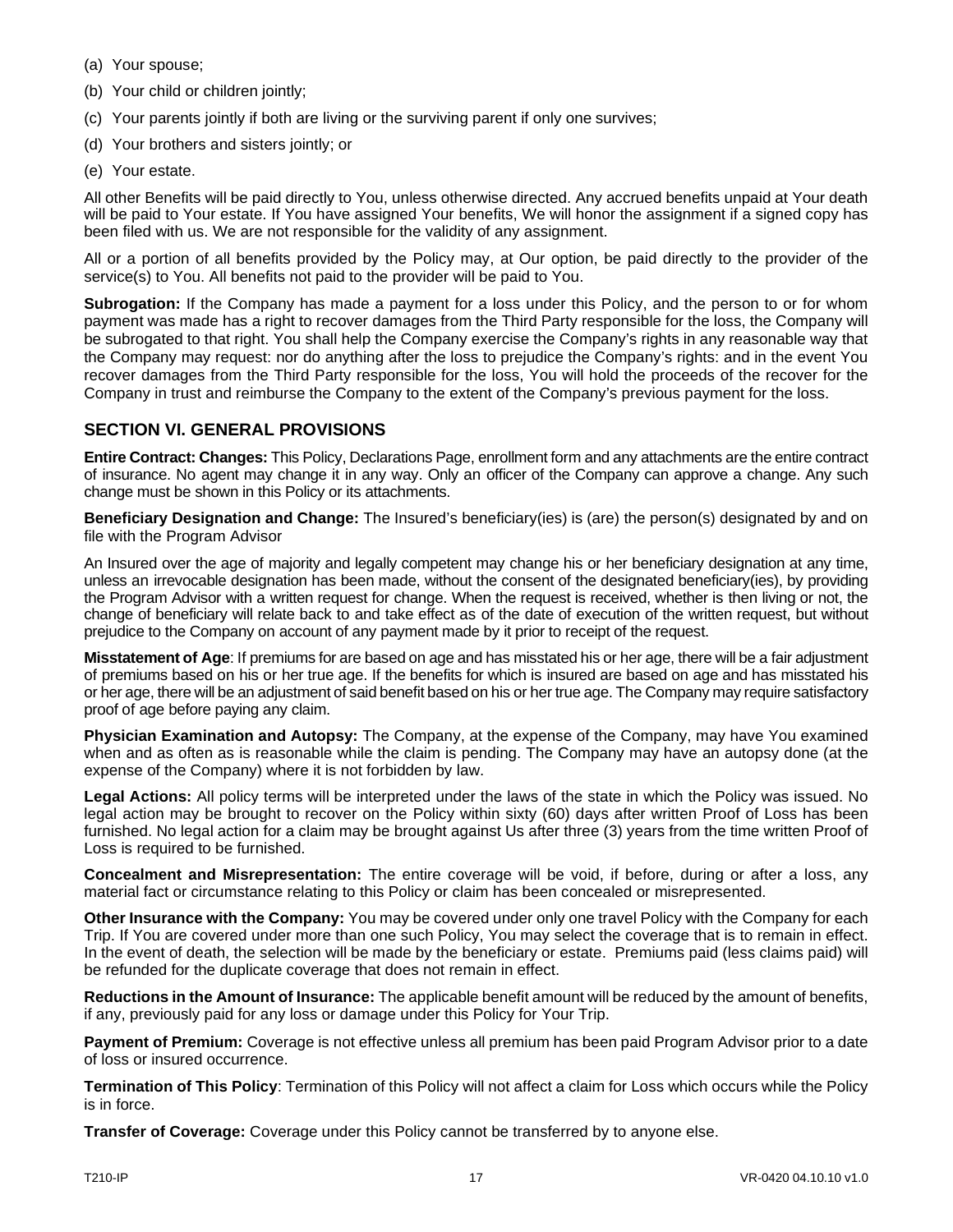**Controlling Law:** Any part of this Policy that conflicts with the state law where this Policy is issued is changed to meet the requirements of that state's law.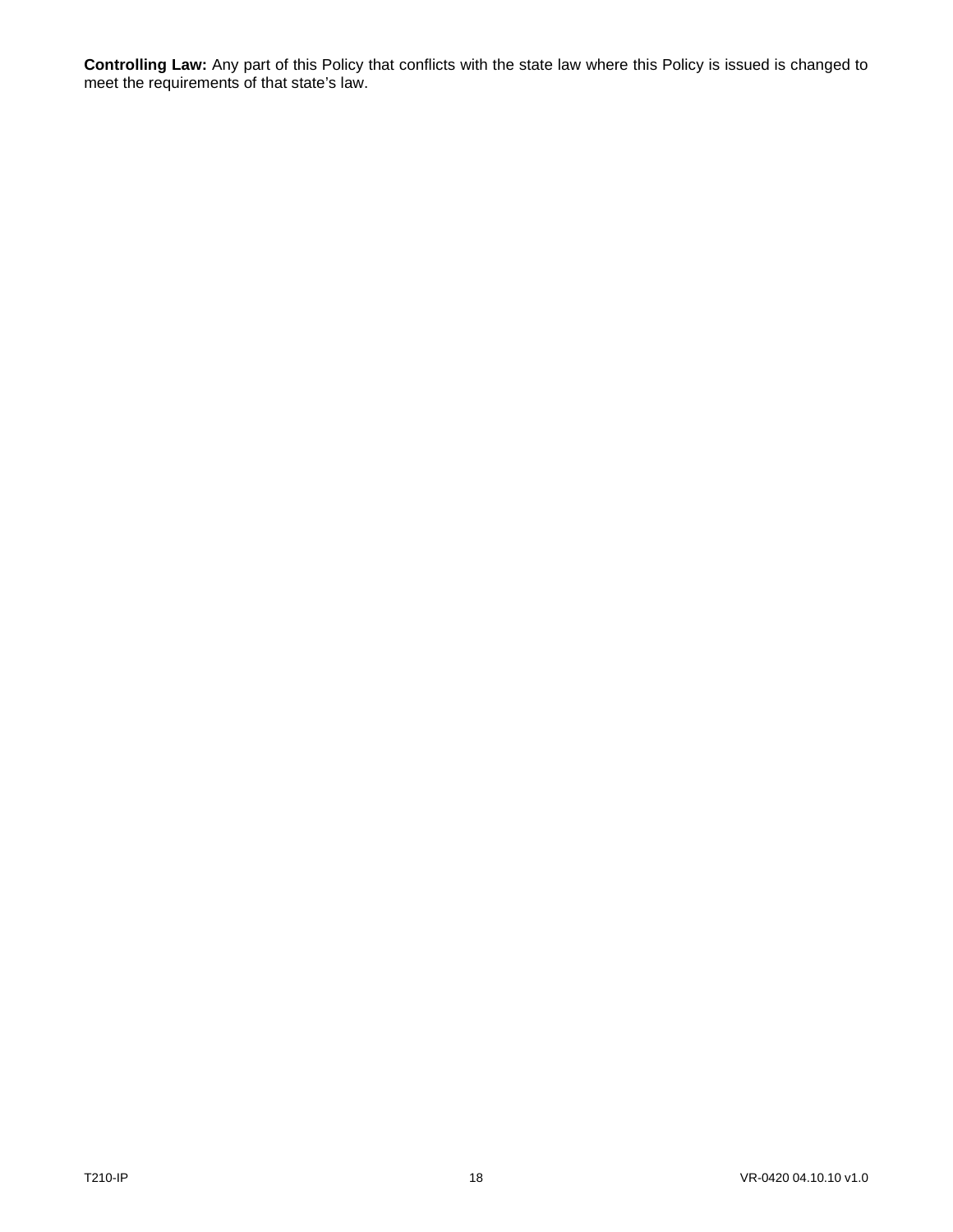# **United States Fire Insurance Company**

# **GRIEVANCE PROCEDURES**

<span id="page-19-0"></span>When you submit a claim and that claim is denied, we will provide a written statement containing the reasons for the Adverse Determination. You have the right to request a review of any Company decision or action pertaining to our contractual relationship and to appeal any adverse claim determination we've made by filing a Grievance. These procedures have been developed to ensure a full investigation of a Grievance through a formal process.

# **DEFINITIONS**

A **"Grievance"** is a written complaint requesting a change to a previous claim decision, claims payment, the handling or reimbursement of health care services, or other matters pertaining to your coverage and our contractual relationship.

An **"Adverse Determination"** is a determination by the Company or its designated utilization review organization that (i) a service, treatment, drug, or device, is experimental, investigational, specifically limited or excluded by your coverage; or (ii) a facility admission, the availability of care, continued stay or other health care services proposed or furnished have been reviewed and, based upon the information provided, does not meet the contractual requirements for medical necessity, appropriateness, health care setting, level of care or effectiveness and therefore, the benefit coverage is denied, reduced or terminated in whole or in part.

# **INFORMAL GRIEVANCE PROCEDURE**

You, your authorized representative, or a provider acting on your behalf may submit an oral complaint to us within sixty (60) days after an event that causes a dispute. Telephoning allows you to discuss your complaint or concerns and gives us the opportunity to immediately resolve the problem.

If we don't have all the information necessary to review your complaint, we will request any additional information within five (5) business days of receiving your complaint. After we receive all the necessary information, we will provide you, your authorized representative, or a provider acting on your behalf with our written decision within thirty (30) days after receiving the complaint and all necessary information.

If the problem cannot be resolved in this manner, you still have the right to submit a written request for the complaint to be reviewed through the Formal Grievance Procedure, as outlined below.

# **FORMAL GRIEVANCE PROCEDURE**

A formal Grievance may be submitted by you, your authorized representative, or in the event of an Adverse Determination, by a provider acting on your behalf.

If you file a formal Grievance, you will have the opportunity to submit written comments, documents, records and other information you feel are relevant to the Grievance, regardless of whether those materials were considered in the initial Adverse Determination.

### **First Level Review**

Within three (3) working business days after receiving the Grievance, we must acknowledge the Grievance and provide you, your authorized representative or a provider with the name, address, and telephone number of the coordinator handling the Grievance and information on how to submit written material. The person(s) who reviews the Grievance will not be the same person(s) who made the initial Adverse Determination. During the review, all information, documents, and other materials submitted relating to the claim will be considered, regardless of whether they were considered in making the previous claim decision. The Insured will not be allowed to attend, or have a representative attend, a First Level Review. The Insured may, however, submit written material for consideration by thereviewer(s).

When the Grievance is based in whole or in part on a medical judgment, the review will be conducted by, or in consultation with, a medical doctor with appropriate training and expertise to evaluate the matter.

Following our review of your Grievance, we must issue a written decision to you and, if applicable, to your representative or provider, within twenty (20) days after receiving the Grievance. The written decision must include:

1. The name(s), title(s) and professional qualifications of any person(s) participating in the First Level Review process.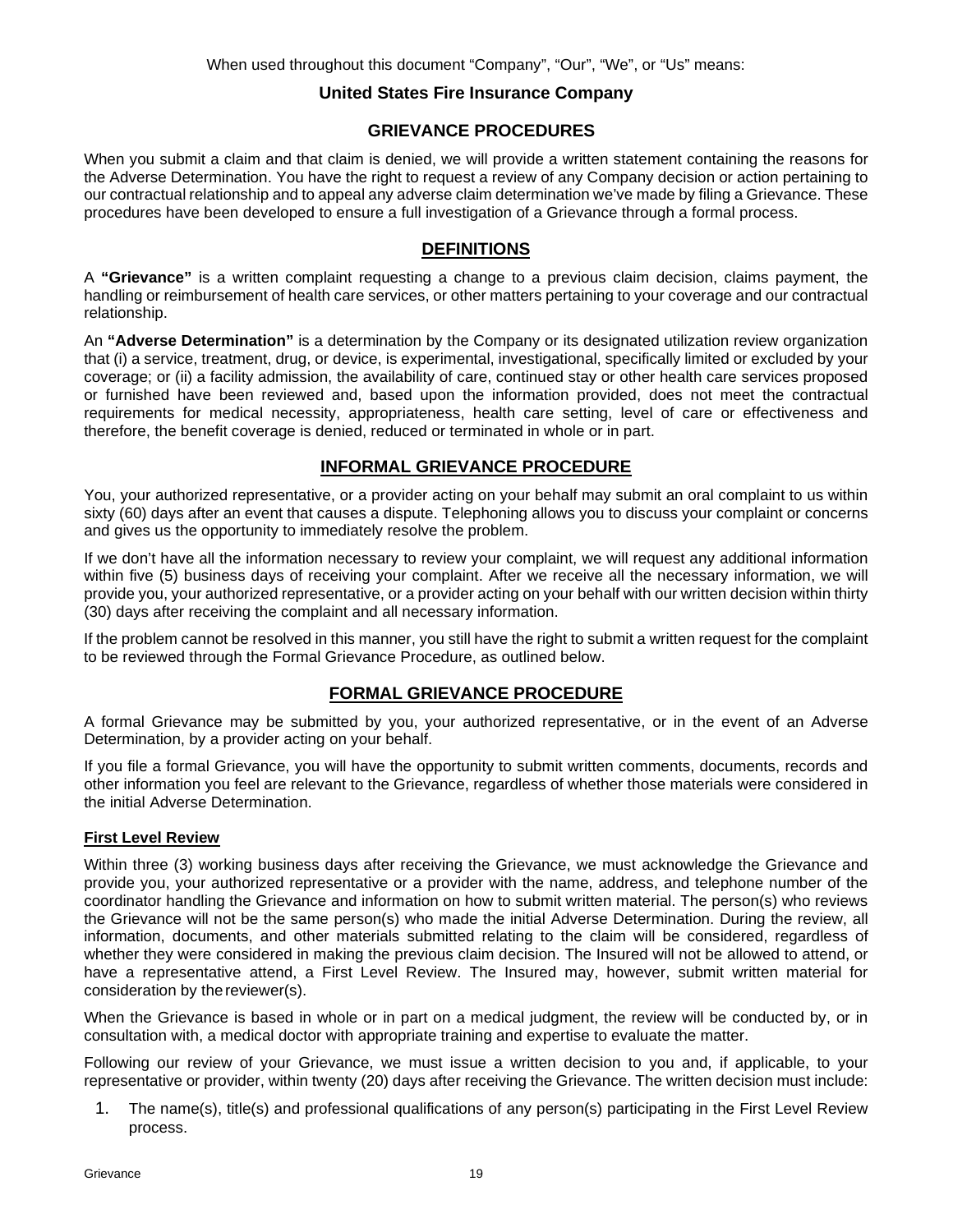- 2. A statement of the reviewer's understanding of the Grievance.
- 3. The specific reason(s) for the reviewer's decision in clear terms and the contractual basis or medical rationale used as the basis for the decision in sufficient detail for the Insured to respond further to our position.
- 4. A reference to the evidence or documentation used as the basis for the decision.
- 5. If the claim denial is based on medical necessity, experimental treatment or similar exclusion, instructions for requesting an explanation of the scientific or clinical rationale used to make the determination.
- 6. A statement advising you of your right to request a Second Level Review, if applicable, and a description of the procedure and timeframes for requesting a Second Level Review.

#### **Second Level Review**

The Second Level Review process is available if you are not satisfied with the outcome of the First level Review for an Adverse Determination. Within ten (10) business days after receiving a request for a Second Level Review, we will advise you of the following:

- 1. the name, address, and telephone number of a person designated to coordinate the Grievance review for the Company;
- 2. a statement of your rights, including the right to:
	- (a) attend the Second Level Review
	- (b) present his/her case to the review panel;
	- (c) submit supporting materials before and at the review meeting;
	- (d) ask questions of any member of the review panel;
	- (e) be assisted or represented by a person of his/her choice, including a provider, family member, employer representative, or attorney.
	- (f) request and receive from us free of charge, copies of all relevant documents, records and other information that is not confidential or privileged that were considered in making the Adverse Determination.

We must convene a review panel and hold a review meeting within forty-five (45) days after receiving a request for a Second Level Review. We will notify you in writing of the meeting date at least fifteen (15) days prior to the date. The review meeting will be held during regular business hours at a location reasonable accessible to you. In cases where a face-to-face meeting is not practical for geographic reasons, we will offer you the opportunity to communicate with the review panel at our expense by conference call or other appropriate technology. Your right to a full review may not be conditioned on whether or not you appear at the meeting.

If you choose to be represented by an attorney, we may also be represented by an attorney. If we choose to have an attorney present to represent our interests, we will notify you at least fifteen (15) working days in advance of the review that an attorney will be present and that you maywish to obtain legal representation of your own.

The panel must be comprised of persons who:

- (1) were not previously involved in any matter giving rise to the Second Level Review;
- (2) are not employees of the Company or Utilization Review Organization; and
- (3) do not have a financial interest in the outcome of the review.

A person previously involved in the Grievance may appear before the panel to present information or answer questions. All persons reviewing a Second Level Grievance involving a Utilization Review non-certification or a clinical issue will be providers who have appropriate expertise, including at least one clinical peer. If we use a clinical peer on an appeal of a Utilization Review non-certification or on a First Level Review, we may use one of our employees on the Second Level Review panel if the panel is comprised of three (3) or more persons.

We must issue a written decision to you and, if applicable, to your representative or provider, within ten (10) business days after completing the review meeting. The decision must include:

- (1) the name(s), title(s) and qualifying credentials of the members of the review panel;
- (2) a statement of the review panel's understanding of the nature of the Grievance and all pertinent facts;
- (3) the review panel's recommendation to the Company and the rationale behind the recommendation;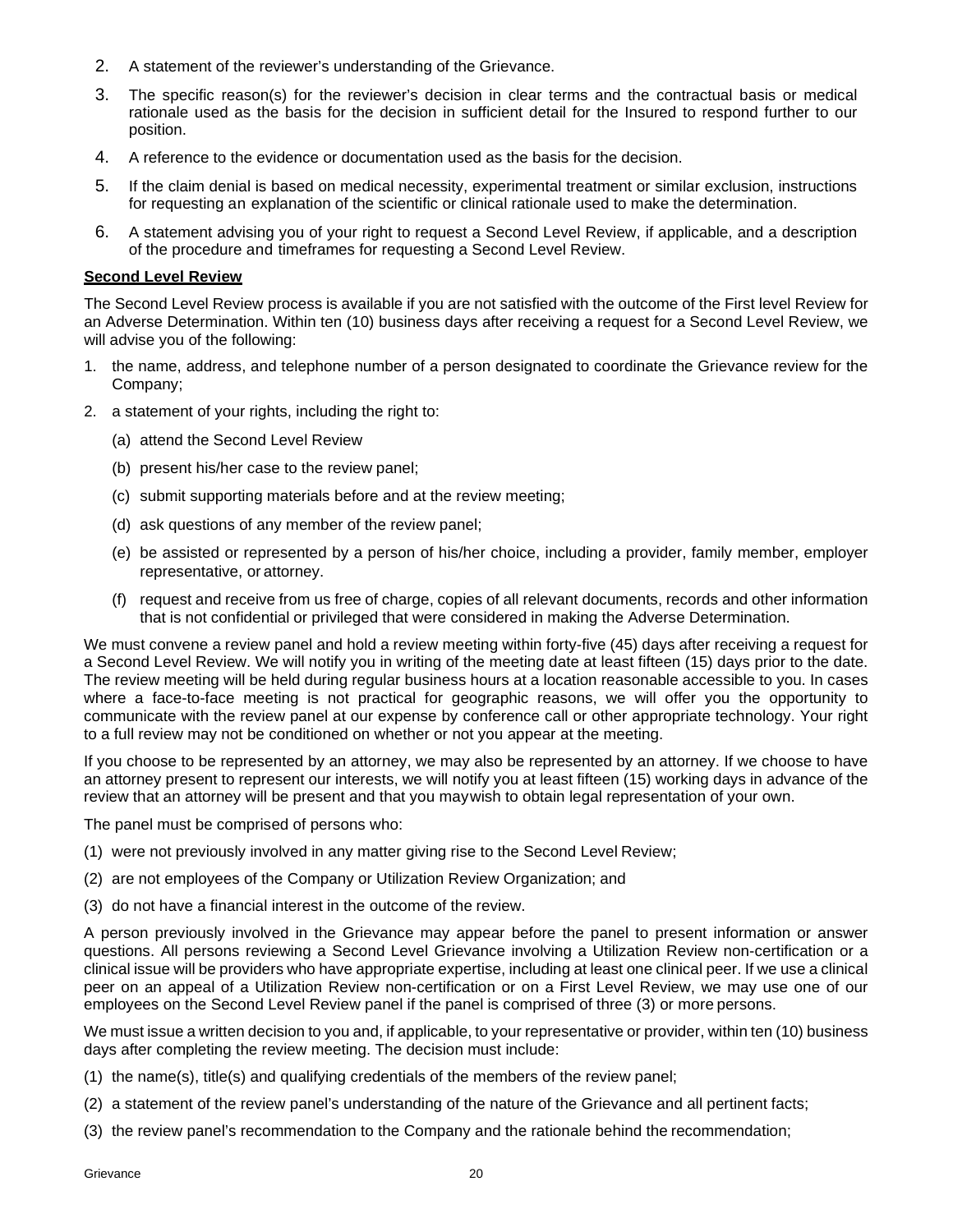- (4) a description of, or reference to, the evidence or documentation considered by the review panel in making the recommendation;
- (5) in the review of a Utilization Review non-certification or other clinical matter, a written statement of the clinical rationale, including the clinical review criteria, that was used by the review panel to make the determination;
- (6) the rationale for the Company's decision if it differs from the review panel's recommendation;
- (7) a statement that the decision is the Company's final determination in the matter;
- (8) notice of the availability of the Commissioner's office for assistance, including the telephone number and address of the Commissioner'soffice.

## **EXPEDITED REVIEW**

You are eligible for an expedited review when the timeframes for an Informal, formal First Level review or Second Level review would reasonably appear to seriously jeopardize your life or health, or your ability to regain maximum function. An expedited review is also available for all Grievances concerning an admission, availability of care, continued stay or health care service for a person who has received emergency services, but who has not been discharged from a facility.

A request for an expedited review may be submitted orally or in writing. An expedited review must be evaluated by an appropriate clinical peer in the same or similar specialty as would typically manage the case being reviewed. If we don't have the information necessary to decide an appeal, we will send you notification of precisely what is required within twenty-four (24) hours of our receipt of your Grievance. All necessary information, including our decision, will be transmitted by telephone, facsimile, or the most expeditious method available. Provided we have enough information to make a decision, you, your authorized representative, or a provider acting on your behalf will be notified of the determination as expeditiously as the medical condition requires, but in no event more than seventy-two (72) hours after the review has commenced. Written confirmation of our decision will be provided within two (2) working business days of the decision and will contain the same items described in the written decision requirements for First Level reviews.

If the expedited review does not resolve the situation, you, your representative or a provider acting on your behalf may submit a written Grievance. We will not provide an expedited review for retrospective reviews of Adverse Determinations.